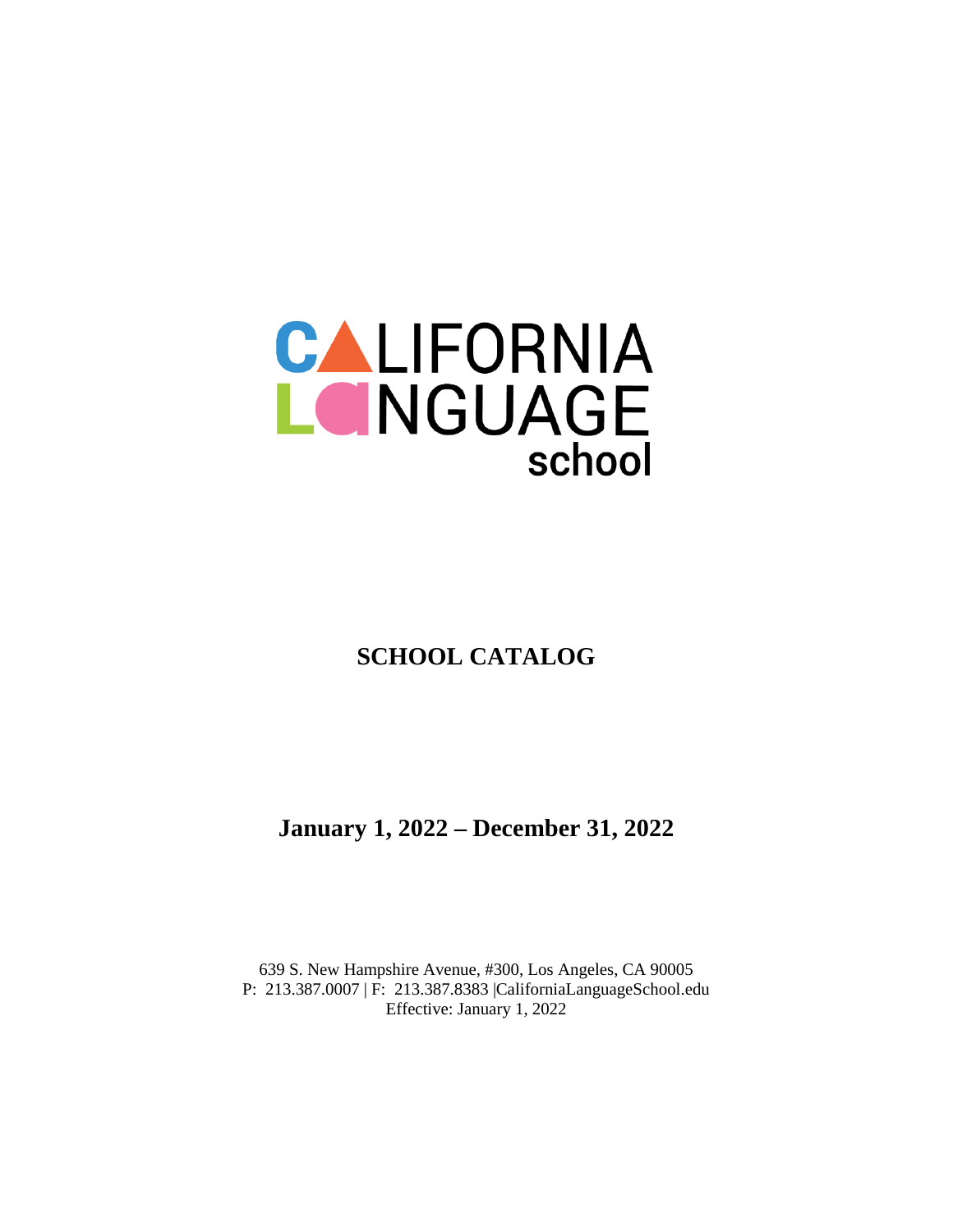

# **Table of Contents**

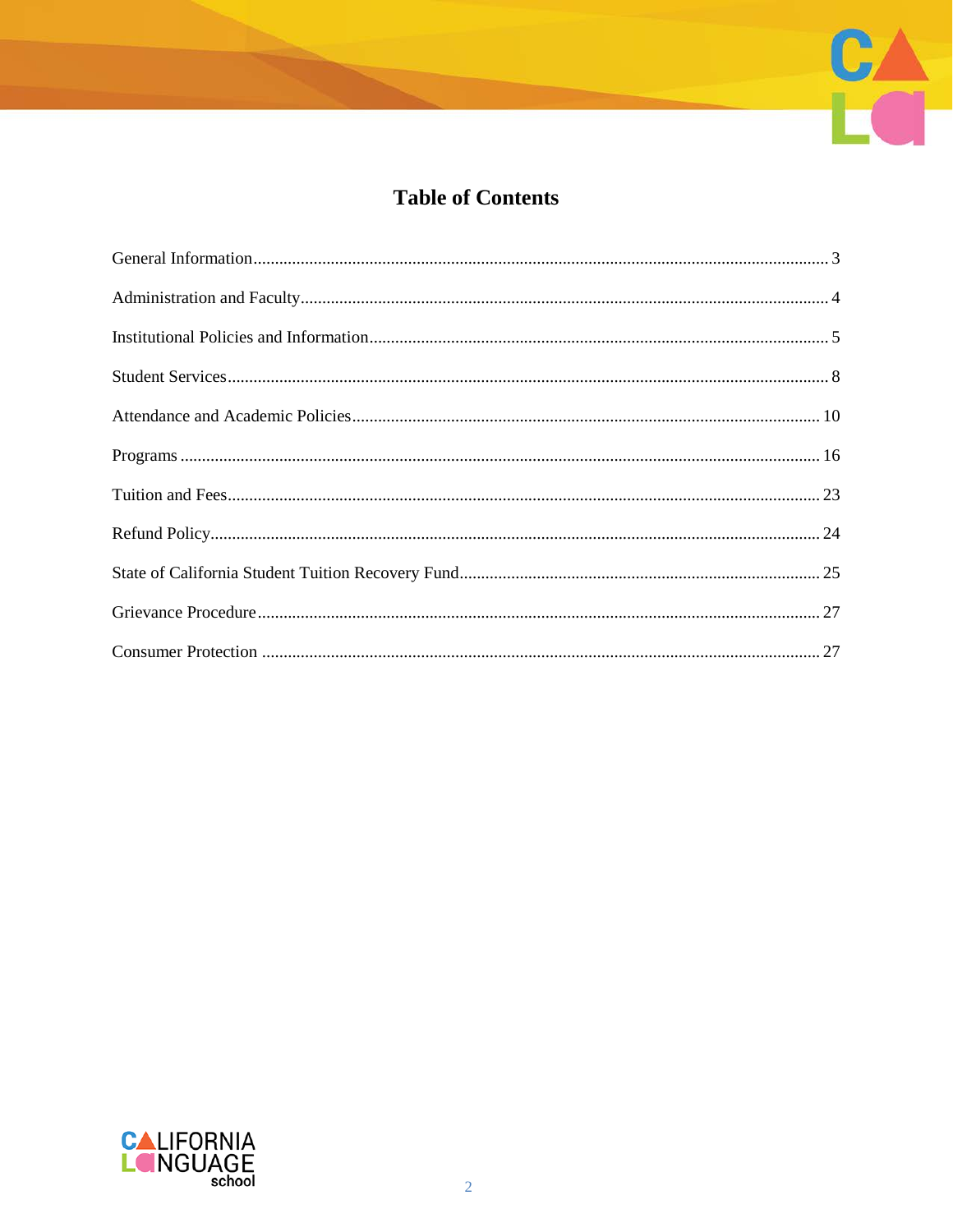## **GENERAL INFORMATION**

#### Accreditation

Accredited by the Accrediting Council for Continuing Education & Training. 1722 N Street, NW Washington, DC 20036 Telephone: (202) 955-1113 Fax: (202) 955-1118 or (202) 955-5306 Website: www.accet.org

#### Approval Disclosure Statement

This institution is a private institution approved to operate by the California Bureau for Private Postsecondary Education. Approval to operate means the institution is compliant with the minimum standards contained in the California Private Postsecondary Education Act of 2009 (as amended) and Division 7.5 of Title 5 of the California Code of Regulations.

**UA** 

The following programs are offered. All instruction is in English. California Language School offers English as a Second Language, as indicated below:

| <u>Program</u>             | <b>Clock Hours</b> |
|----------------------------|--------------------|
|                            |                    |
| ESL Beginning 1a           | 198                |
| ESL Beginning 1b           | 198                |
| ESL Beginning 2a           | 198                |
| ESL Beginning 2b           | 198                |
| ESL Intermediate 1a        | 198                |
| ESL Intermediate 1b        | 198                |
| ESL Intermediate 2a        | 198                |
| ESL Intermediate 2b        | 198                |
| ESL Advanced 1a            | 198                |
| ESL Advanced 1b            | 198                |
| ESL Advanced 2a            | 198                |
| ESL Advanced 2b            | 198                |
| <b>TOEFL I</b>             | 198                |
| TOEFL II                   | 198                |
| <b>TOEFL III</b>           | 198                |
| <b>TOEFL IV</b>            | 198                |
| <b>ESL</b> Short Intensive | 72                 |

Instruction is in residence at 639 S. New Hampshire Avenue, #300, Los Angeles, CA 90005 with a facility occupancy level that will accommodate 250 students. California statute requires that a student who successfully completes a course of study be awarded an appropriate certificate verifying the fact. California Language School awards its completers a certificate as an acknowledgment of their accomplishment and graduation from California Language School.

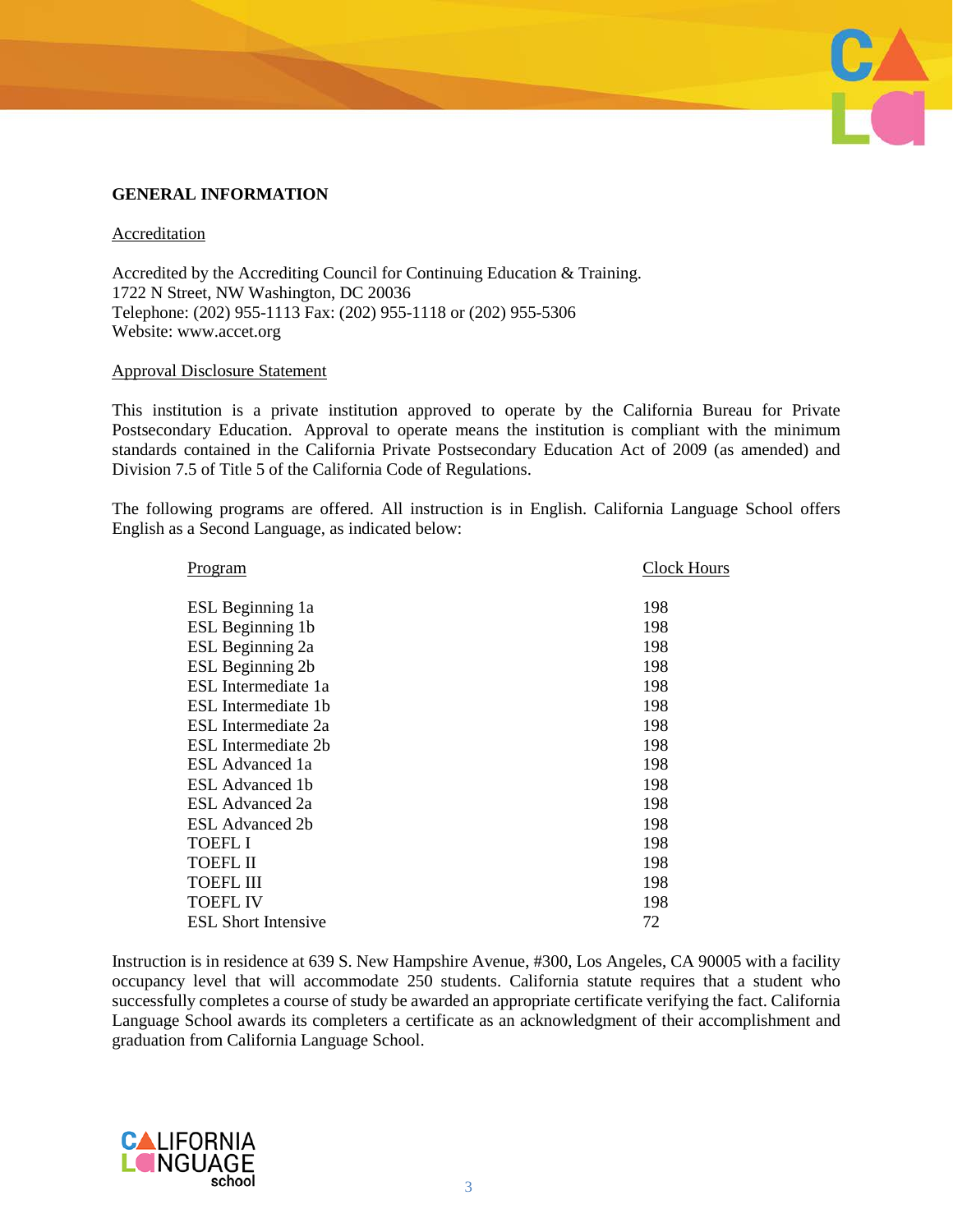

Prospective students are encouraged to visit the physical facilities and to discuss personal educational and occupational plans with school personnel prior to enrolling or signing enrollment agreements. California Language School does not participate in state or federal financial aid programs.

Any questions a student may have regarding this catalog that have not been satisfactorily answered by the school may be directed to the Bureau for Private Postsecondary Education at 1747 North Market Blvd., suite 225,Sacramento, CA 95834, [www.bppe.ca.gov,](http://www.bppe.ca.gov/) toll-free telephone number (888)370-7589 or by fax (916)431.6959.

As a prospective student, you are encouraged to review this catalog prior to signing an enrollment agreement. You are also encouraged to review the School Performance Fact Sheet, which must be provided to you prior to signing an enrollment agreement.

A student or any member of the public may file a complaint about this institution with the Bureau for Private Postsecondary Education by calling 888.370.7589 toll-free or by completing a complaint form, which can be obtained on the bureau's Internet Web site [www.bppe.ca.gov.](http://www.bppe.ca.gov/)

California Language School has never filed for bankruptcy petition, operated as a debtor in possession or had a petition of bankruptcy filed against it under Federal law.

California Language School is not accredited by an agency recognized by the United States Department of Education (USDE) and students are not eligible for federal financial aid programs.

# **ADMINISTRATION AND FACULTY**

#### Administration

School Director/Chief Executive Officer/Chief Academic Officer Angie Suh School Manager/Chief Operations Officer/Academic Advisor Daniel Bahng Academic Advisor **Dr. Joan Pagnotta** Office Manager/Receptionist and a settlement of the Ariana Ylanan Ylanan

## Faculty

Parounag M. Kulhanian (Rooney) TOEFL Instructor/ESL Instructor B.A. in Philosophy/Literature Freelance Writer, Journalist, 1980~Present Clear Designated Subjects Adult Education Teaching Credential CBEST (California-Basic Educational Standard for Teachers) MSAT (Multiple Subject Assessment for Teachers) California Teaching Certificate; ESL/EFL/TOEFL

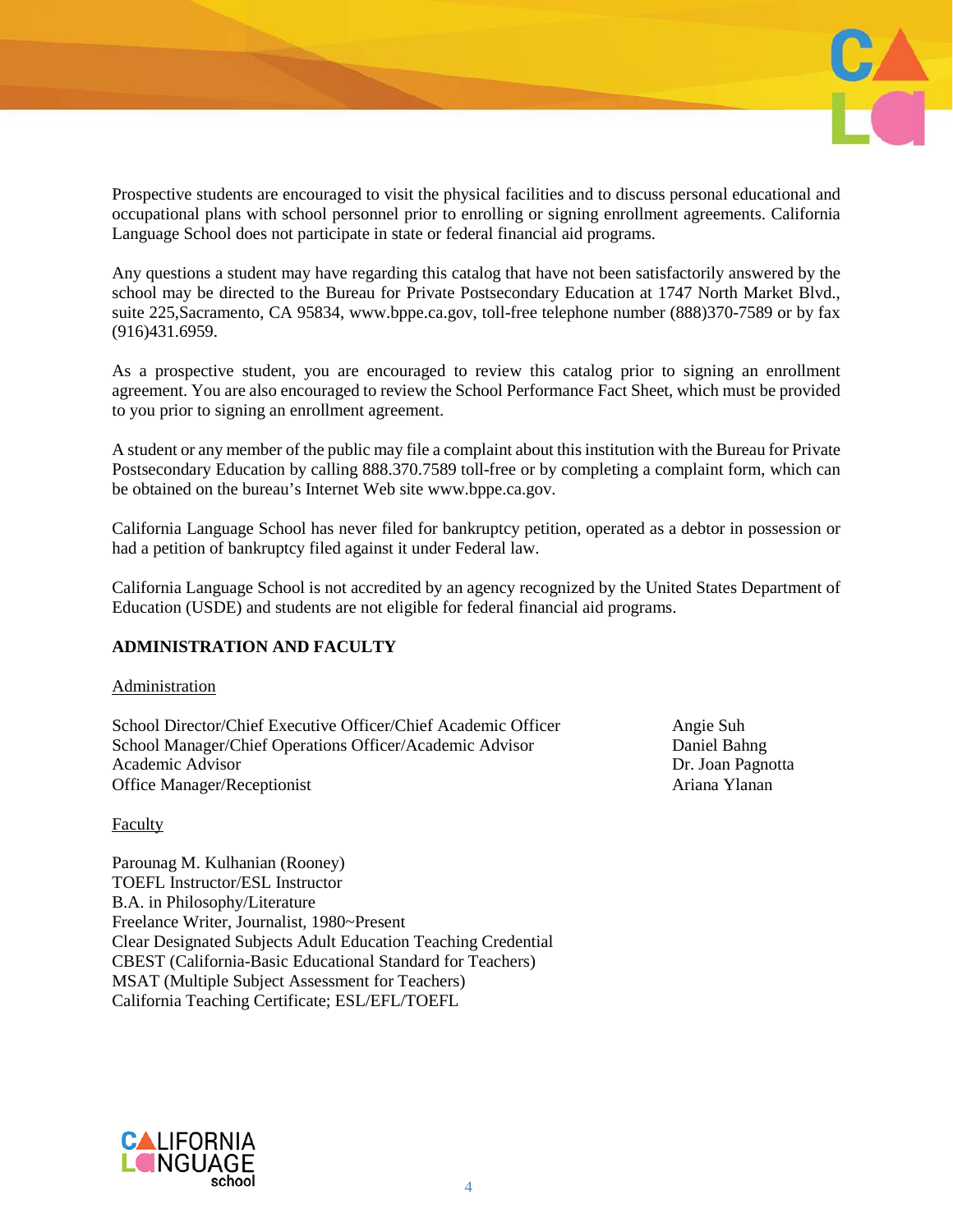Ryan Langton ESL Instructor Moorpark College, 2010 UCLA, 2011

Michael Hernandez ESL Instructor San Diego State University, 2007 California CBEST Certificate, 2007 TEFL Certificate, 2012

Noelle Ibrahim ESL Instructor Indiana University, 2020

# **INSTITUTIONAL POLICIES AND INFORMATION**

#### Institutional Mission

Our mission at California Language School is to furnish all CLS students in a non-discriminatory manner with English as a Second Language (ESL) instruction by employing qualified, professional, and motivated instructors who maintain student engagement and assist students in all their language acquisition goals. Our mission is also to help students develop an appreciation for cultural diversity; to acclimate them to American life; and to encourage lifelong learning, personal growth and development. We anticipate a variety of individual learning styles and accommodate these by implementing age appropriate methodologies.

## Goals

California Language School strives to incorporate an understanding and fond appreciation of American societal norms and customs through community activities, school activities and a variety of outings (limited, due to the pandemic). Moreover, CLS embraces strong ethical principles, affording students the benefit of studying in comfort while experiencing professionally, ethically, and socially enriching surroundings where close attention is paid to students' physical and emotional health and wellbeing. Ultimately, one of our highest goals is to ensure student safety through a reliable, clean, and fully equipped learning facility that will foster the academic efforts of all our students.

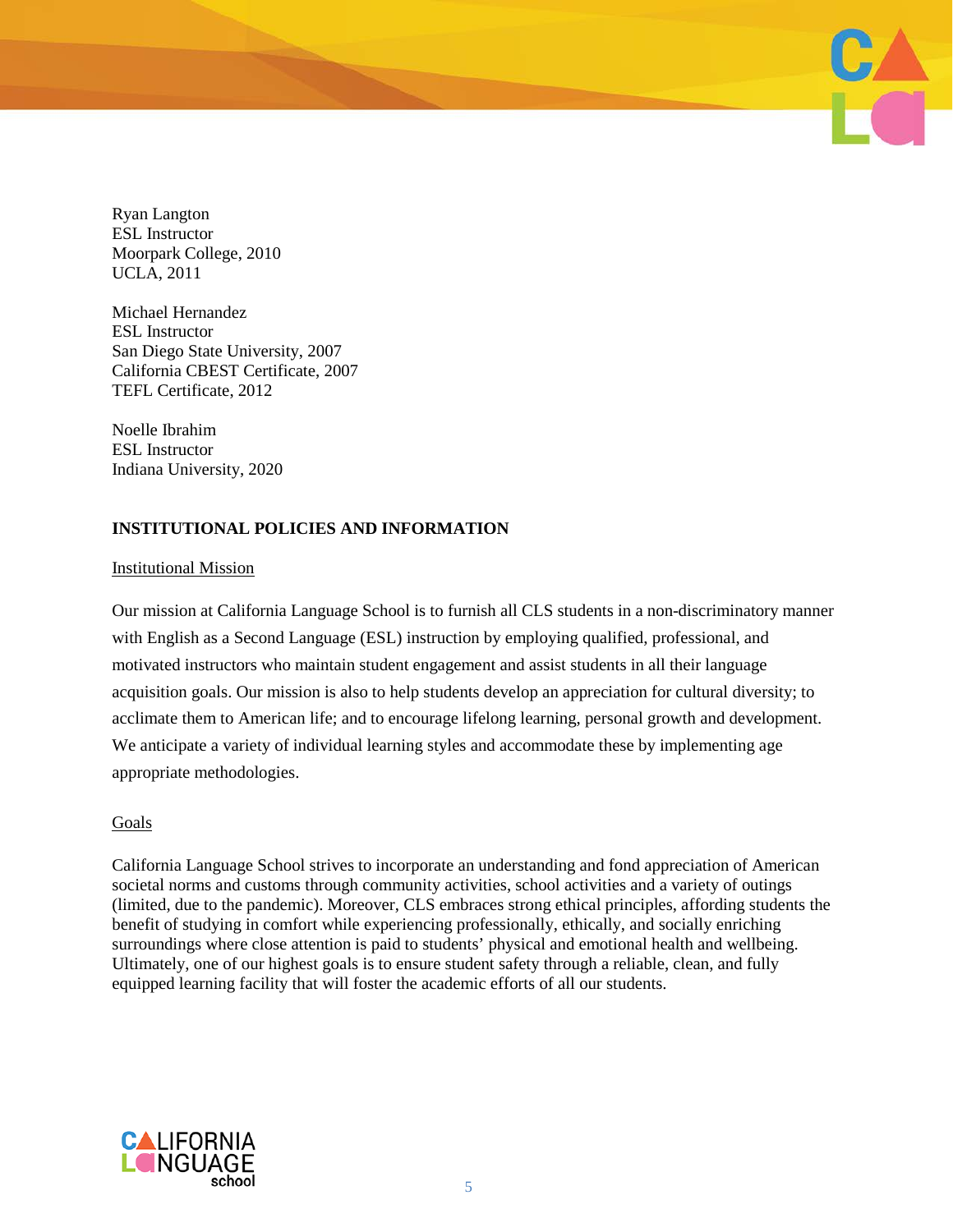# Full Time Student Status

All international students who hold F-1 visas are required to attend full time (18 hours a week, including any make-up time).Any student who fails to attend 80% of his/her class time will be warned, and if necessary, have his/her F-1 visa terminated.

| <b>Observed Holidays</b> |                         |
|--------------------------|-------------------------|
| New Year's Day           | Columbus Day            |
| Martin Luther King Day   | <b>Veterans</b> Day     |
| Washington's Birthday    | <b>Thanksgiving Day</b> |
| <b>Memorial Day</b>      | Day after Thanksgiving  |
| Independence Day         | Winter Break            |
| Labor Day                |                         |

Students will be on holiday recess for approximately two weeks to celebrate Christmas. A two (2) week notice of dates will be published 30 days prior to the recess. California Language School reserves the right to modify this schedule with thirty (30) days' advance notice to students. Students also have a two-week break between each 11-week session.

## Notice Concerning Transferability of Credits and Credentials Earned at Our Institution

The transferability of credits you earn at California Language School is at the complete discretion of an institution to which you may seek to transfer. Acceptance of the certificate you earn in a California Language School program is also at the complete discretion of the institution to which you may seek to transfer. If the credits or certificate that you earn at this institution are not accepted at the institution to which you seek to transfer, you may be required to repeat some or all of your coursework at that institution. For this reason you should make certain that your attendance at this institution will meet your educational goals. This may include contacting an institution to which you may seek to transfer after attending California Language School to determine if your credits or certificate will transfer.

## Transfer of Credit, Challenge Examinations, Achievement Tests and Experiential Learning

California Language School does not award credit from transfer of credit, challenge examinations, achievement tests, or based on experiential learning.

## Transfer or Articulation Agreements

This institution has not entered into any transfer or articulation agreements with any other college or university.

## History of the School

California Language School was established in 1995 as a non-degree institution, approved for operation by the former Bureau for Private Postsecondary and Vocational Education. California Language School was approved to issue I-20s to international students by the Student and Exchange Visitor Information System (SEVIS) in 1997.

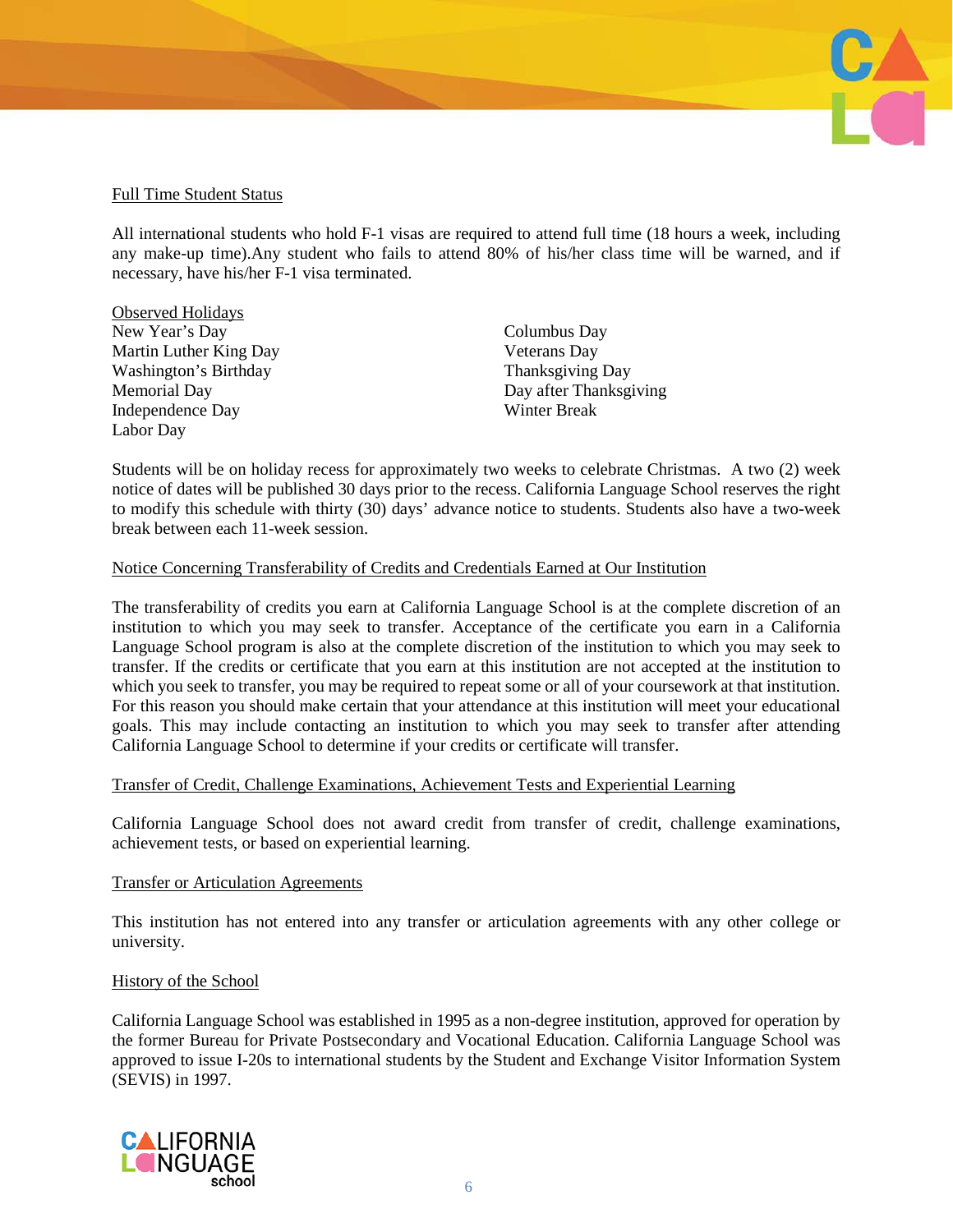

## Physical Facilities

California Language School is conveniently located at 639 S. New Hampshire Avenue, Suite 300, Los Angeles, CA 90005. The facility provides approximately 10,000+ square feet of classroom and office space.

All courses are taught at 639 S. New Hampshire Avenue, Suite 300, Los Angeles, CA 90005. The facilities include spacious classrooms and an on-campus library with Internet access and approximately 20 computers for student use. Internet access is available to all California Language School students during regularly scheduled school hours.

Instruction is in residence with a facility occupancy level that will accommodate a maximum of 250 students at any one time. Although our classrooms have a capacity for 35 students, our average class size is 10-20.

#### Elective/Make-ups

Elective/Make-up classes are available to all enrolled ESL students. The class is monitored by an ESL Instructor, and it is an opportunity for all students to bring their creativity, role playing, speaking, and listening to music or other activities to use and/or enhance their English speaking, reading or writing skills.

California Language School highly recommends and encourages students to attend the workshops and have some fun!!!!

## Admissions Process

According to the CLS admission process, programs of training offered by California Language School are open for regular enrollment to all people, in keeping with the Principles of Ethics for ACCET accredited institutions. Prospective students are invited to visit the school and discuss their needs, goals, and objectives with the school manager. California Language School uses the Michigan EPT Placement test for ESL and TOEFL classes. The following test scores are used as a guide for English level placement, as well as the student's interview with the School Manager.

| <b>Program</b>                                               | <b>Points</b>     |  |  |
|--------------------------------------------------------------|-------------------|--|--|
| ESL Beginning 1a                                             | 0-128 or 0-28%    |  |  |
| ESL Beginning 1b                                             | 129-330 or 29-33% |  |  |
| ESL Beginning 2a                                             | 331-390 or 34-39% |  |  |
| ESL Beginning 2b                                             | 391-420 or 40-43% |  |  |
| ESL Intermediate 1a                                          | 421-499 or 44-49% |  |  |
| ESL Intermediate 1b                                          | 500-539 or 50-53% |  |  |
| ESL Intermediate 2a                                          | 540-599 or 54-59% |  |  |
| ESL Intermediate 2b                                          | 600-639 or 60-63% |  |  |
| *By this level, you are eligible to take the TOEFL program." |                   |  |  |
| ESL Advanced 1a                                              | 640-689 or 64-68% |  |  |
| <b>ESL Advanced 1b</b>                                       | 690-729 or 69-72% |  |  |
| <b>ESL</b> Advanced 2a                                       | 730-769 or 73-76% |  |  |
| <b>ESL Advanced 2b</b>                                       | 770-800 or 77-80% |  |  |

#### *CLS Placement Test Score Results*

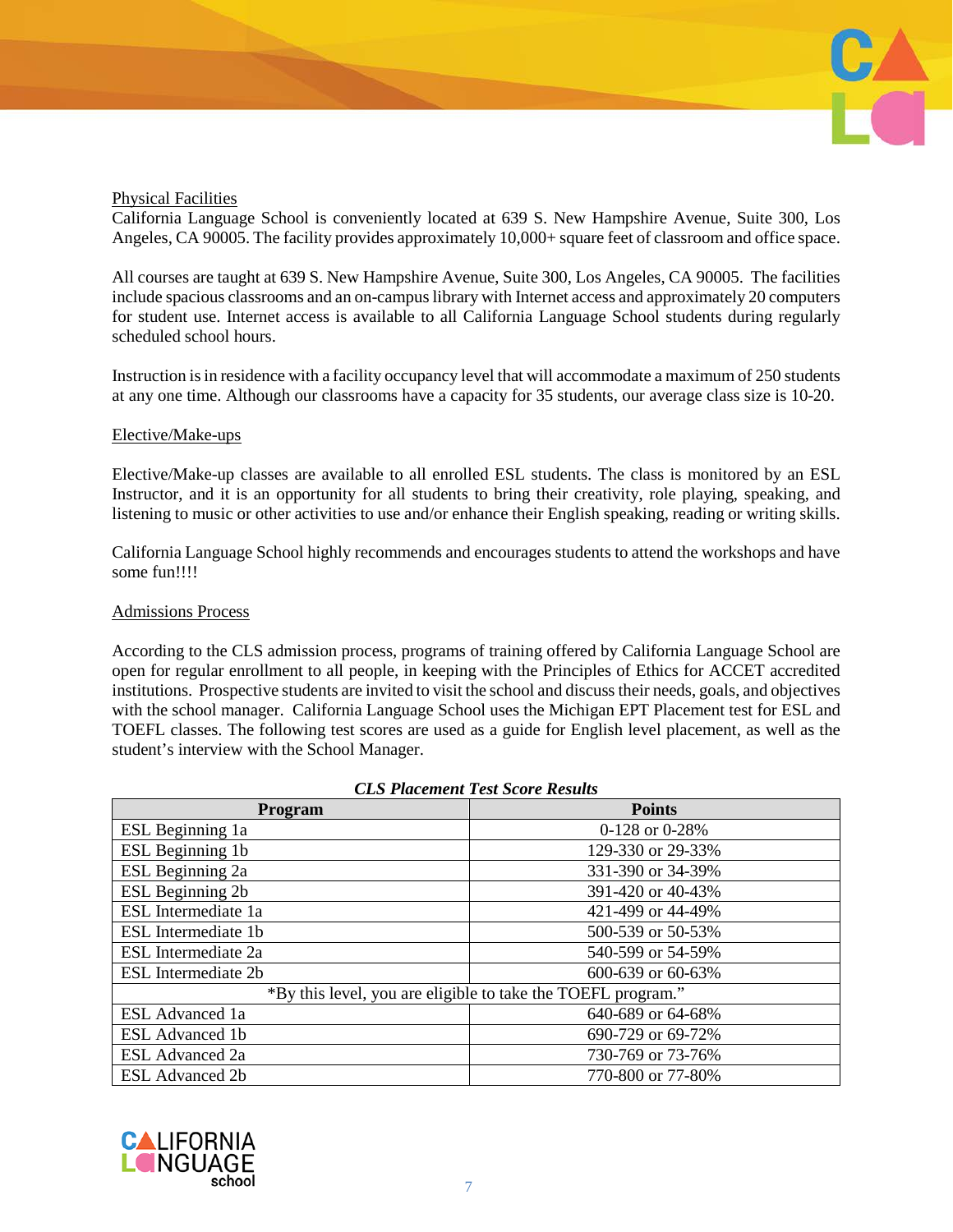

| <b>I TOEFL I</b> | 560-679 or 56-67% |
|------------------|-------------------|
| I TOEFL II       | 680-739 or 68-73% |
| <b>TOEFL III</b> | 740-779 or 74-77% |
| <b>TOEFL IV</b>  | 780-800 or 78-80% |

## Procedure for Enrollment

An applicant makes an appointment for an interview with the admissions representative. Upon arrival at the school, the applicant will complete an application covering his/her personal and educational goals. The applicant is then taken on a tour of the facilities. This tour includes an explanation of classroom instruction and activities. A financial interview is then completed with the Business Office. The school retains the right to accept or reject an applicant based on the applicant's character references, scholastic status, and/or financial status. Presuming all requirements and standards of admissions are met, and the applicant is motivated and prepared to make the financial and personal commitment toward his/her chosen training program, an enrollment agreement between the school and the applicant is then signed, the registration fee of \$147.50 is paid, and a start date is set. The student is required to pay the registration fee along with the full tuition or the first installment of tuition on or prior to the seventh consecutive day of class unless other arrangements are made.

The procedure for orientation will be to review and explain academic and attendance policies, tardiness, early departure, academic progress reports, the student's responsibilities, and the need for regular study to be prepared for the daily lecture. Also covered in orientation are the services provided by the school and the conduct expected of a California Language School student. All enrollment and financial documentation is due from the student on orientation day and any questions will be addressed.

#### Reinstatement

A former student requesting to be reinstated as an active student, based on whatever reasons or circumstances, should do so in writing. Supporting documentation and/or information concerning any mitigating circumstances should be included in the request. A reinstatement committee shall notify the former student of the reinstatement review decision within 30 days following the final decision.

## **STUDENT SERVICES**

#### Student Parking

Student parking is available in a parking facility and/or areas adjacent to the school building. California Language School is not responsible for parking violations, property theft, property damage, etc. Please keep the vehicle locked at all times. A quarterly parking permit can be purchased for \$90.00 or \$40/month from the Administrator.

## Advising

The staff of California Language School makes every effort to maintain close communication with its students. Before students complete their program at CLS, they are encouraged to meet with the school

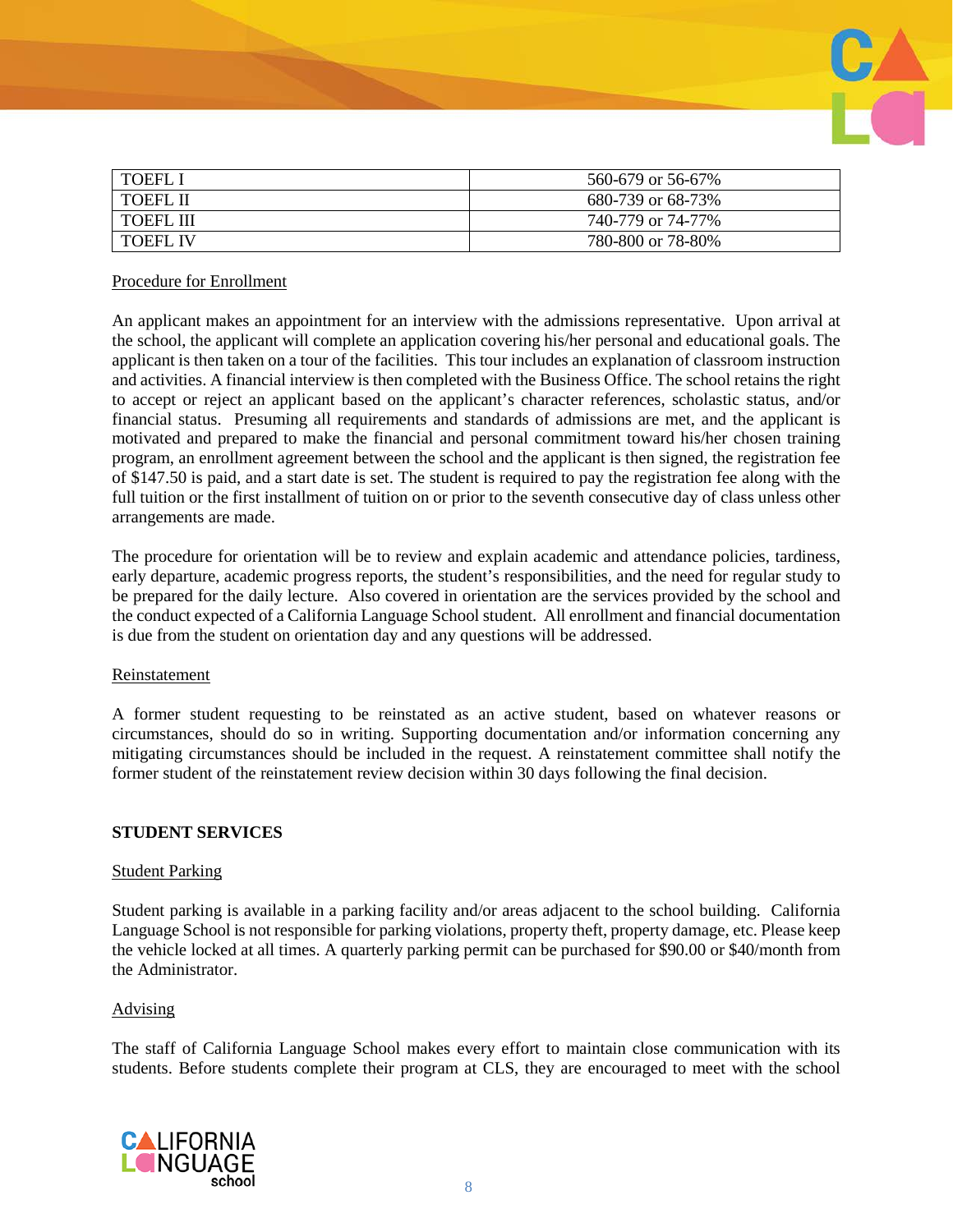

Academic Advisor to discuss the best options for their further training in the U.S. Based on their individual educational goals.

California Language School offers visa services for international students and vouches for student status. A Principal Designated School Official (PDSO) for F-1 students, the Director, along with the School Manager Daniel Bahng, a Designated School Official (DSO), will be available during school hours for assistance with visas, academic advising and recommendations pertaining to termination, all immigration rules and regulations.

## Disclosure and Retention of Education Records

Students have the right to inspect, review, and challenge information contained in their education records. Education records are defined as files, materials, and documentation maintained by the institution. Written consent is required before education records may be disclosed to third parties with the exception of regulatory education agencies. Students wishing to review their file must make an appointment with the appropriate department. All appointments must be made during regular business hours. At no time may the student and/or parents remove, destroy or damage any documents or contents in the file.

#### Student Records

The Family Educational Rights and Privacy Act of 1974 prohibits an institution from releasing the school records or any other information about a student to any third party without the written consent of the student. CLS protects the privacy and confidentiality of all student records. Students are guaranteed the right to access their own files. Student records will be maintained electronically for five years from the last date of attendance. Transcripts are maintained permanently.

## Library (Resource Center)

A reference library is located adjacent to classrooms and is available to all students to provide English language resources that may aid them in their program of study. Students may use the reference books while visiting the library, but are asked not to remove materials which may be needed by other students. Students that need articles or information photocopied are asked to contact Student Services, who will be happy to accommodate them.

#### Student Lounge

The student lounge, located by the elevator, is available for the convenience of all students. Students are asked to dispose of all eating and drinking containers in the appropriate refuse container located in the student lounge.

## Housing

California Language School does not assume responsibility for student housing, does not have dormitory facilities under its control, nor offer student housing assistance. According to rentals.com for Los Angeles, CA, rental properties start at approximately \$1,200.00 per month.

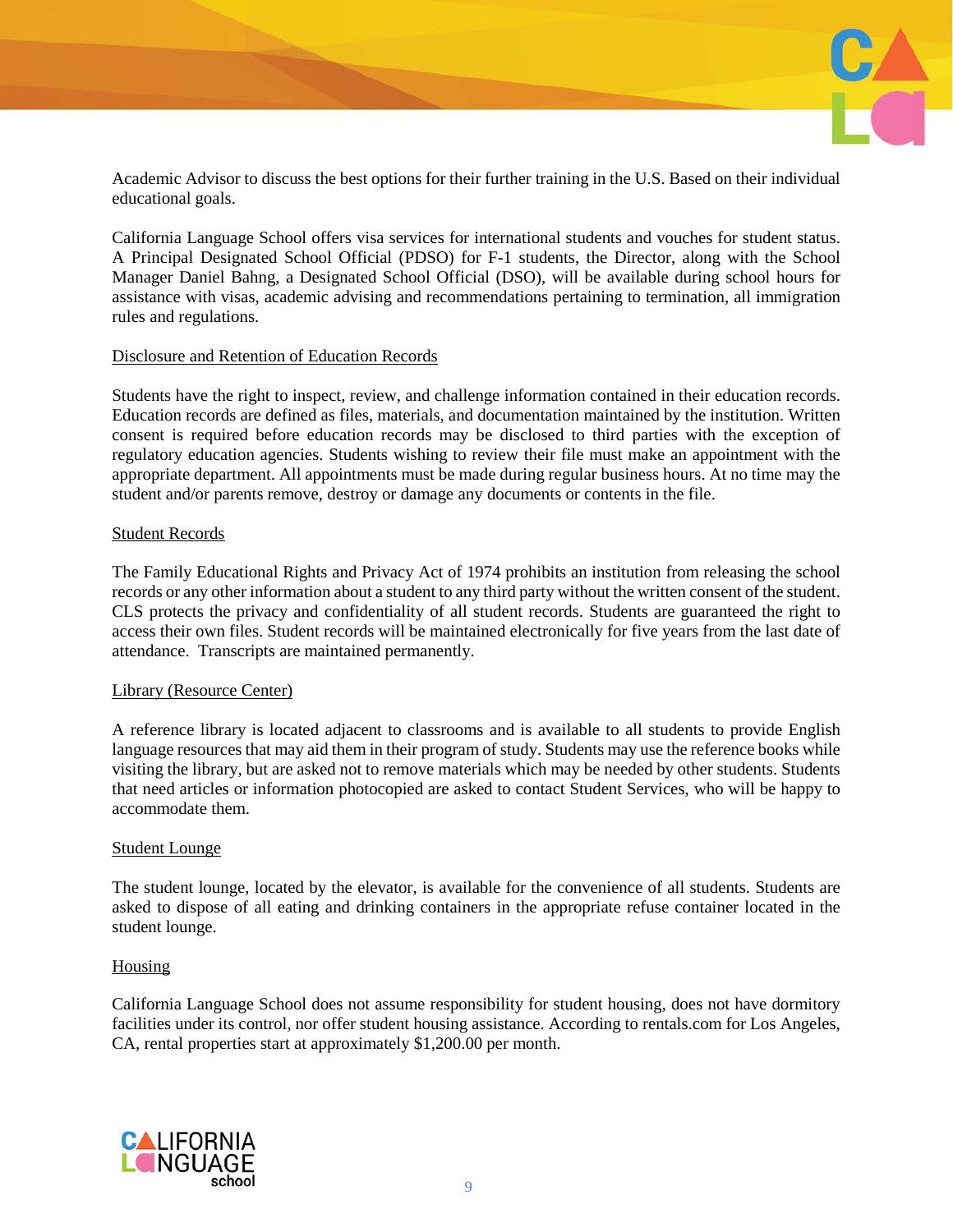## **ATTENDANCE AND ACADEMIC POLICIES**

#### Attendance Policy

It is important that the school has a record of attendance for each student. It is the student's responsibility to scan in and scan out using his/her ID card to ensure an accurate record of attendance. Failure to do so can cause the international student to be out of status on the transfer release form. Hours of attendance are part of the educational requirement and must be recorded. Students must maintain 80% cumulative attendance in order to be considered maintaining "Satisfactory Attendance Progress" to prevent their training from being interrupted. Excessive absences may result in probation or termination.

## **Tardiness**

California Language School expects students to be on time for each class session. A student is considered tardy for class if he/she arrives within 10 minutes after the scheduled start of class. Any combination of three (3) documented tardies will be considered as one (1) absence. If a student misses more than 10 minutes he/she will be marked absent for an hour. A tardy student will be documented daily as being tardy. Any combination of three (3) documented (unexcused) tardies will be considered as one (1) absence.

#### Leaving Early

California Language School expects students to remain in class for the entire session. A student is considered leaving early from class if he/she leaves earlier than 10 minutes prior to the close of class. A student should tell the Instructor prior to leaving early from class. A student leaving early from class will be marked daily as leaving early. Any combination of three (3) documented early departures will be considered as one (1) absence. If a student misses more than 10 minutes he/she will be marked absent for an hour. If a student misses more than 10 minutes he/she will be marked absent for an hour or for the time absent rounded to the next 10 minute increment if over an hour.

#### Absences

A student absent for 10 consecutive class days without an approved leave of absence will be terminated as of the last day of attendance. If the student is in immigration status, SEVIS will be notified within 10 days of unapproved student absences.

The maximum amount allowed for absences from the ESL Short Intensive (72 hours), or 11-week level programs is 20% of program hours. Students who fall below 80% of their attendance are allowed only once in a program (either ESL short intensive or 11-week program) to do make-up. The maximum excused absences allowed are 14.4 hours within a 72 hour session, or ten (10) days (40 hours) within an 11-week session.

#### Attendance Probation Policy

Any student failing to maintain 80% of the program hours shall be placed on two-week attendance probation. The student will be allowed to make up hours and/or exams outside of the students scheduled class time by arranging to do so with school management or instructor with activities approved on a learning plan. A student may make up no more than 10% of a term's hours.

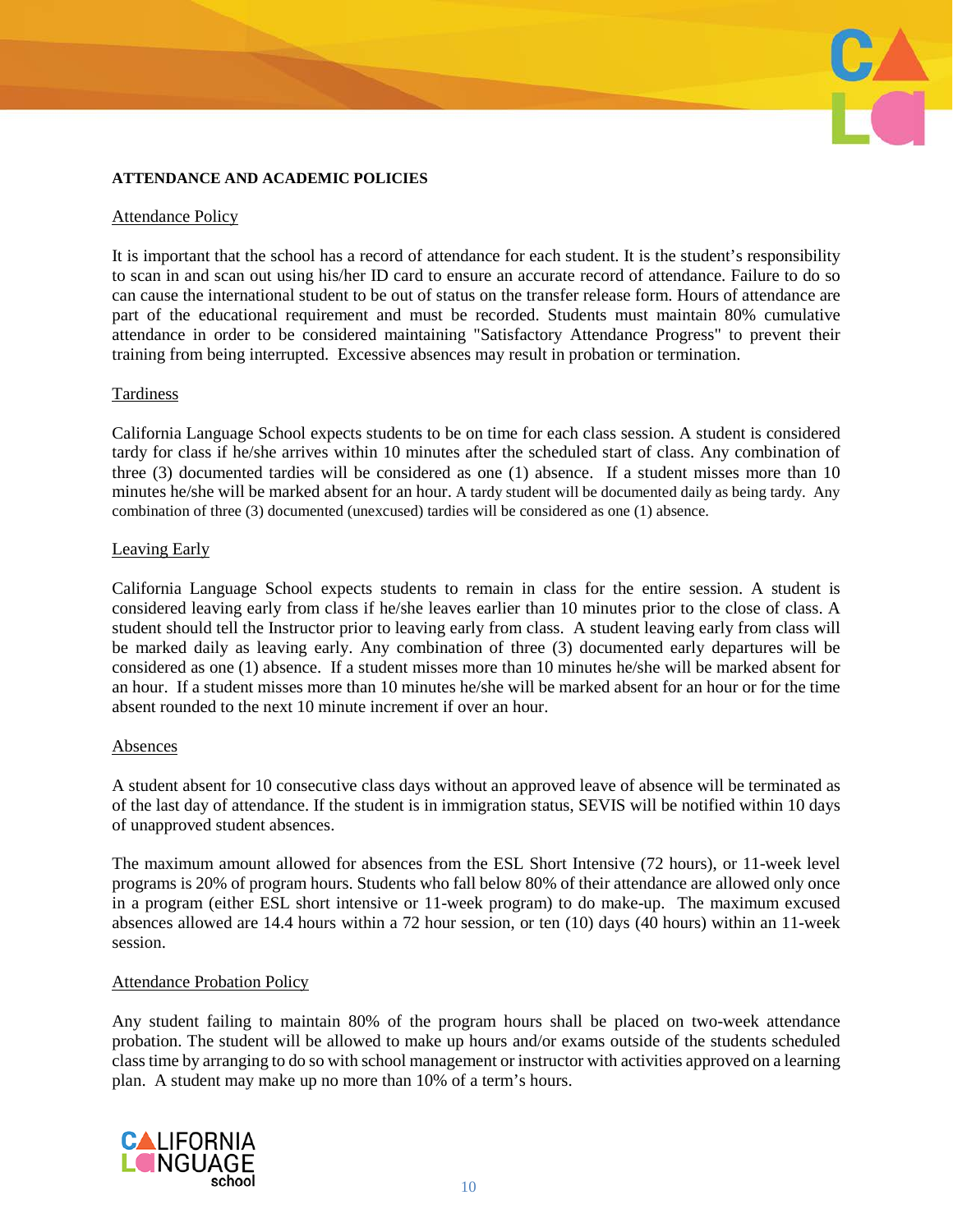

# Leave of Absence Policy

If a Leave of Absence is required, a student must submit in writing to the Student Services Department the basis of the request, expected return date, and the initial date of request with the student's signature. This request does not automatically reflect the approval. A Leave of Absence may be limited to a specified amount of days (*no longer than one-half the published program length*). Only one Leave of Absence will be granted for a student during any 12-month enrollment period. No leave of absence is permitted for the four-week program.

If the leave of absence is NOT approved, or the student does not return from an approved leave of absence, the student will be considered to have withdrawn from the school if not in attendance. Students with an F-1 visa will have the withdrawal entered into their SEVIS record reporting the withdrawal to the Student Exchange Visitor's Program (SEVP).

If the Leave of Absence is approved, the student may return prior to or at the end of the Leave of Absence and resume training without paying additional tuition. Students requesting Leave of Absences must understand that upon return, a revised course completion date will be established, which will delay their graduation date. Remember, a *Leave of Absence delays your graduation.*

At no time can the school back date a leave of absence. Therefore, it is important that the leave of absence is approved prior to any absent days. Time taken on a leave of absence does not count in the satisfactory academic and attendance formula.

No additional charges are assessed for applying or taking a leave of absence.

# Medical Leave Policy

If a Medical Leave is required, a student must submit in writing to the Student Services Department the request, expected return date, and the initial date of request, if unforeseen circumstances prevent the request prior to the leave date. The request must have the student's signature and have supporting medical documentation attached to the request. This request does not automatically reflect the approval.

If the Medical Leave is NOT approved, or the student does not return from an approved leave, the student will be considered to have withdrawn from the school if not in attendance. Students with an F-1 visa will have the withdrawal entered into their SEVIS record reporting the withdrawal to the Student Exchange Visitor's Program (SEVP).

If the leave is approved, the student may return prior to or at the end of the leave and resume training without paying additional tuition. Students requesting a Medical Leave must understand that upon return, a revised course completion date will be established, which will delay their graduation date. Remember, a *Leave of Absence delays your graduation.*

Time taken on a Medical Leave does not count in the satisfactory academic and attendance formula.

Upon return from a Medical Leave California Language School will administer the Michigan EPT placement test for ESL classes that is used as a guide for English level placement. No additional charges are assessed for applying or taking a Medical Leave.

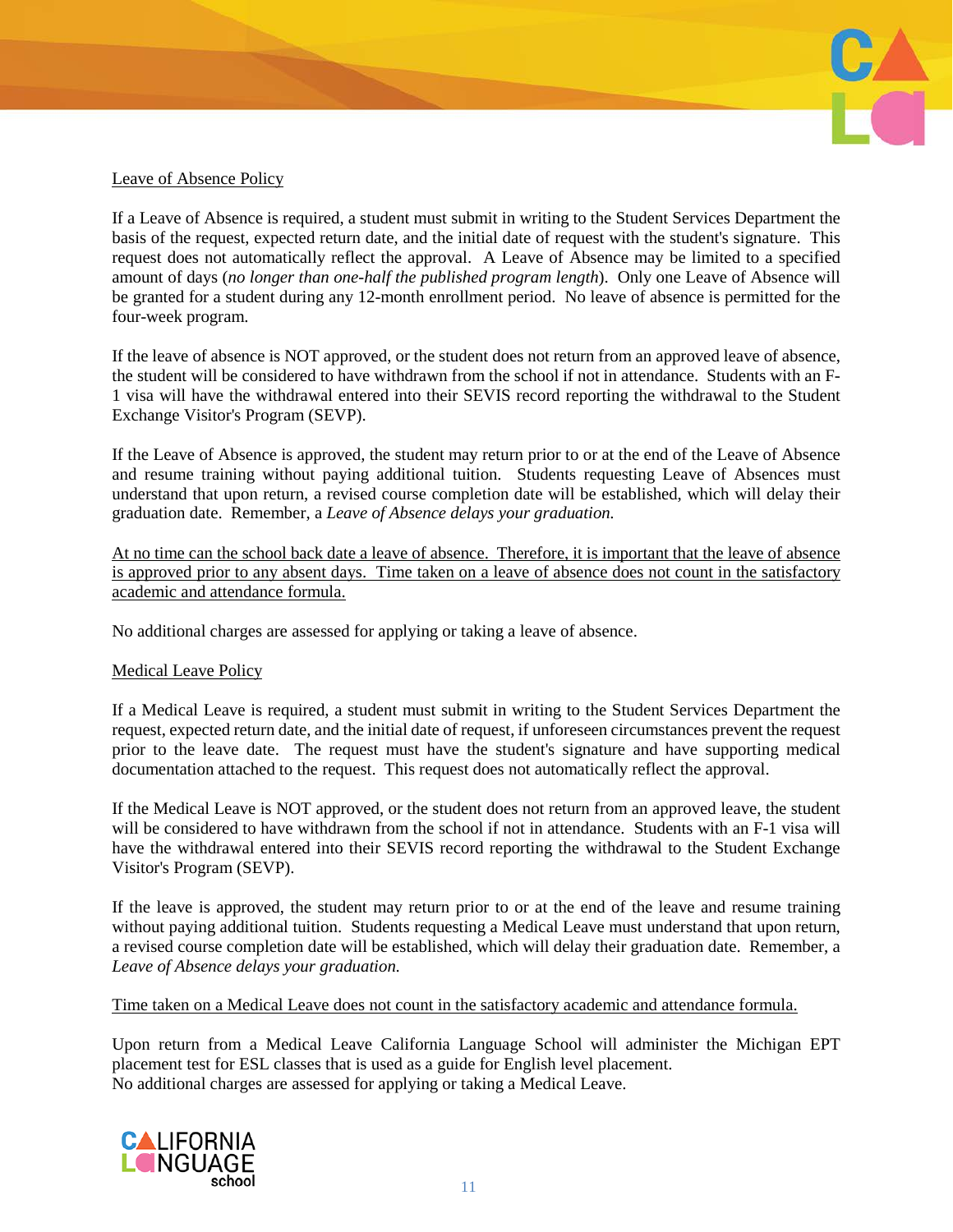

# Vacation Policy

If a vacation is requested, a student must submit in writing to the Student Services Department the basis of the request, expected return date, and the initial date of request with the student's signature. This request does not automatically reflect the approval. A vacation request may only be requested to begin at the completion of a program.

A vacation request can be submitted after the completion of at a minimum of six months of enrollment and cannot exceed a request of more than four weeks.

If the vacation request is NOT approved, or the student does not return from vacation, the student will be considered to have withdrawn from the school if not in attendance. Students with an F-1 visa will have the withdrawal entered into their SEVIS record reporting the withdrawal to the Student Exchange Visitor's Program (SEVP).

If the vacation is approved, the student may return prior to or at the end of the vacation and resume training without paying additional tuition.

At no time can the school back date a vacation request. Therefore, it is important that the vacation is approved prior to the requested start date. Time taken on a vacation does not count in the satisfactory academic and attendance formula.

Upon return from a vacation California Language School will administer the Michigan EPT placement test for ESL classes that is used as a guide for English level placement.

No additional charges are assessed for applying or taking a vacation.

#### Academic Progress

Satisfactory Progress is defined as each student maintaining a cumulative grade point average of  $70\% = C$ or better. For determining satisfactory progress and facilitating discussion of the student's training progress, a progress report is administered to the student monthly, for all programs more than four weeks in length.

#### Grading Format

| $I = Incomplete$ |  |
|------------------|--|
|                  |  |

Each student is expected to maintain attendance and progress that allows completion of the program within 11 weeks/198 hours for ESL programs, 11 weeks/198 hours for TOEFL programs and 72 hours for the ESL Short Intensive course, at a cumulative minimum attendance of 80%.

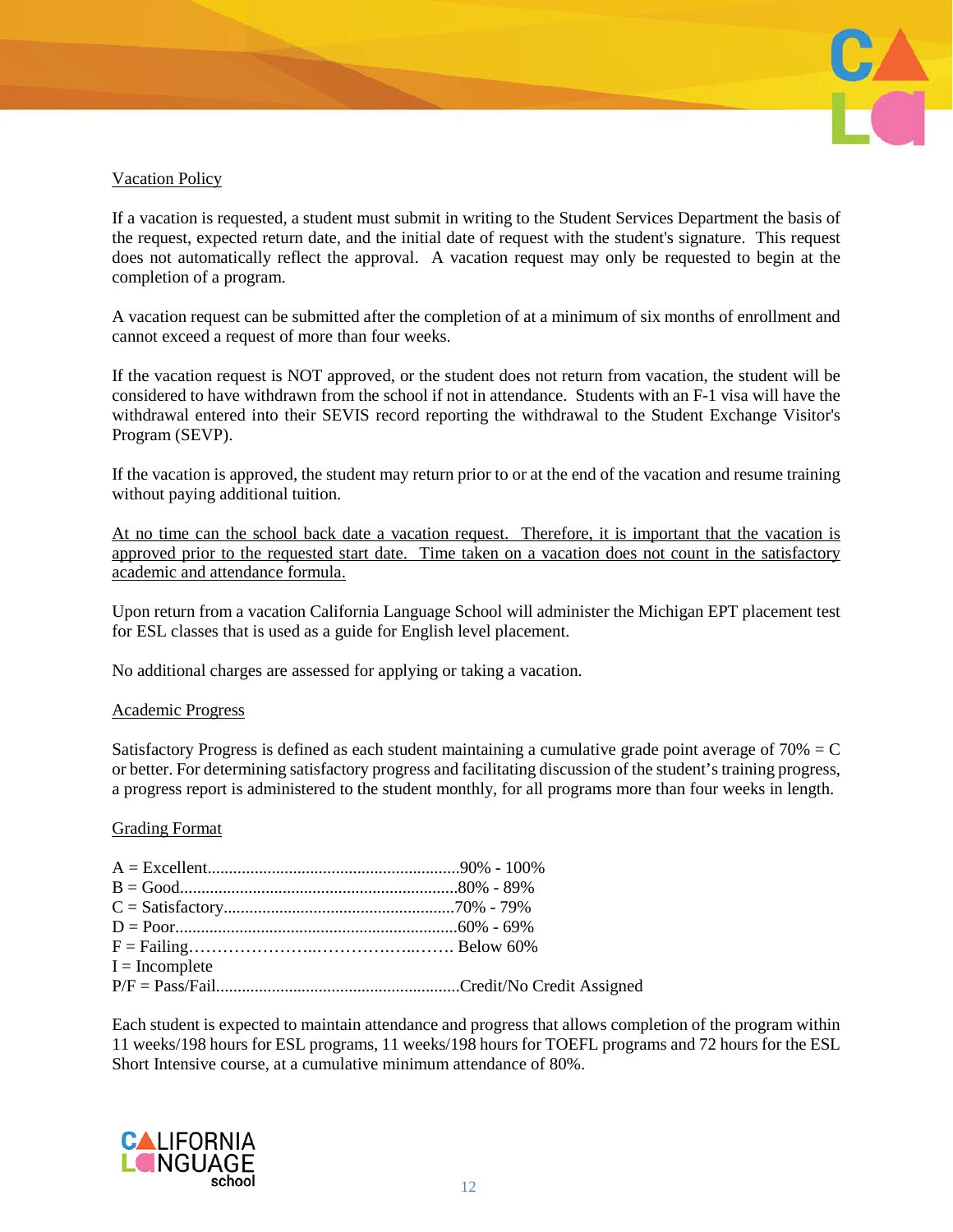# Graduation Requirement

Students must have a cumulative grade point average of 70% or "C" grade and 80% cumulative attendance in order to be considered for completion.

Upon successfully completing the program, meeting all completion requirements, students will receive a Certificate.

The Certificate will be available to graduates no later than 30 days from the last day of attendance unless Student Services receives a written request to provide it earlier.

#### ESL Level Advancement

To accommodate the varying levels of ability, age and linguistic background of its students, California Language School offers a unique course schedule which can be adjusted to the different rates of language acquisition among international students studying English. Students coming from Europe or South America typically acquire English at a quicker pace than students from China, Korea and Japan. That is, students whose mother tongue is from the Indo-European language family such as Spanish, French or Persian, comprehend English vocabulary and grammatical structures more quickly than students whose mother tongue is from the Ur-Altaic or Mongolian language family.

For this reason students can pace themselves accordingly. One student can advance from one level to another after three months (such as from ESL Beginning 1a to ESL Beginning 1b); another student can advance in six months (such as from ESL Beginning 1a to ESL Beginning 1b, and then to ESL Intermediate 1a, and so). In this way students who excel in their English language acquisition can complete their program in 9 months; students who need more time can complete it in 9-36 months. No student will be allowed to receive instruction past the third year.

## Academic Probation

A student achieving a grade point average below 70% or a "C" at the time of evaluation will be advised of his/her unsatisfactory academic progress and placed on academic probation with a documented learning plan for 6 weeks in the ESL programs and 6 weeks in the TOEFL programs until such time as his/her grade point average reaches a minimum of 70% or "C". A student's visa remains active while on probation. If the student fails to achieve a "C" average within three months, he/she will be withdrawn and the student's withdrawal will be reported to the SEVIS. A student who does not pass the ESL Short Intensive course may request to be re-enrolled and will be placed on probation for the ESL Short Intensive course; the ESL Short Intensive course can only be repeated once while on probation.

Any student failing to maintain 80% of the program hours shall be placed on a two-week attendance probation. The student will be allowed to make up hours and/or exams, and be removed from probation, as documented on the learning plan.

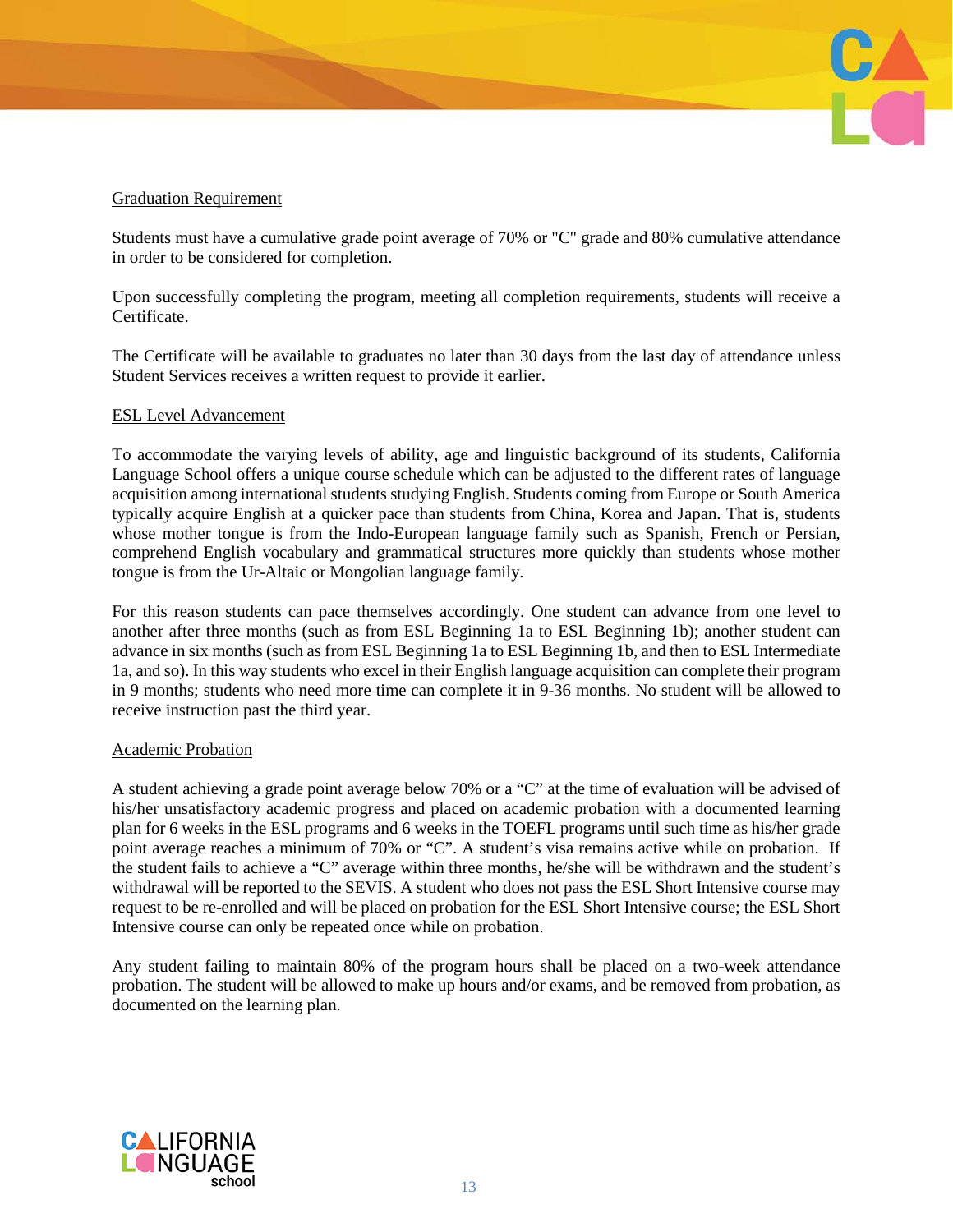

# Proficiency Levels

If a student does not achieve a 70% or a "C" at the end of a program he/she may repeat the current program level with a documented learning plan.

## Language Training Length

A student may obtain training from California Language School for a maximum of 36 months.

## Appeal

If a student does not agree with a progress report or probation status he/she may appeal the statements/decision. He/she must submit a written appeal to the School Director within one week of the progress report meeting with documentation to support the appeal, where appropriate. The Director will make a decision within seven days and notify the student of her decision in writing.

## Non-Discrimination and Harassment

California Language School prohibits discrimination or harassment based on the following categories: race, color, religion, religious creed (including religious dress and grooming practices), national origin, ancestry, citizenship, physical or mental disability**\*** medical condition (including cancer and genetic characteristics), genetic information, marital status, sex (including pregnancy, childbirth, breastfeeding, or related medical conditions), gender, gender identity, gender expression, age (40 years and over), sexual orientation, veteran and/or military status, protected medical leaves, domestic violence victim status, political affiliation, and any other status protected by state or federal law. In addition, California Language School prohibits retaliation against a person who engages in activities protected under this policy. Reporting, or assisting in reporting, suspected violations of this policy and cooperating in investigations or proceedings arising out of a violation of this policy are protected activities under this policy.

**\***California Language School recognizes and supports the obligation to reasonably accommodate individuals with disabilities or religious beliefs or practices in order to allow those individuals to perform the essential functions of their studies. If an individual believes they need a reasonable accommodation based on disability or a religious belief or practice, the individual should discuss the matter with management.

## *Discrimination:*

Discrimination may include, but is not necessarily limited to: hostile or demeaning behavior towards an individual because of their protected category; allowing the individual's protected category to be a factor to related decisions unless otherwise permitted by applicable law, and providing unwarranted assistance or withholding assistance, cooperation, and/or information to individuals because of their protected category.

## *Harassment:*

As used in this policy, harassment is defined as disrespectful or unprofessional conduct, including disrespectful or unprofessional conduct based on any of the protected categories listed above. Harassment can be verbal (such as slurs, jokes, insults, epithets, gestures, or teasing), visual (such as the posting or distribution of offensive posters, symbols, cartoons, drawings, computer displays, or emails), or physical

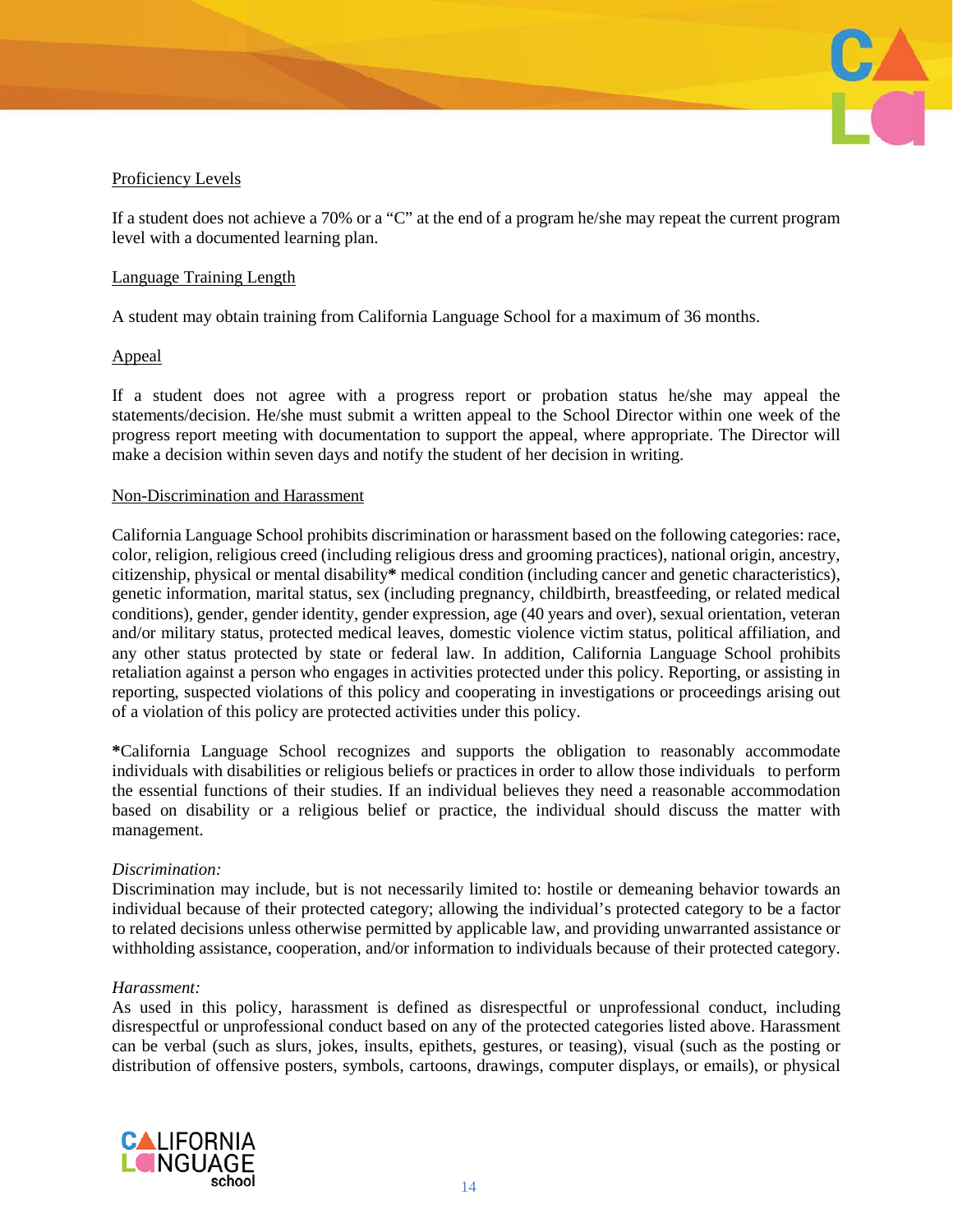

conduct (such as physically threatening another person, blocking someone's way, making physical contact in an unwelcome manner, etc.).

## Student Behavior/Conduct

Students are expected to conduct themselves in a professional manner at all times. Students who are dressed inappropriately may be subject to disciplinary action. The effectiveness of any training program is dependent upon the full cooperation of students and school personnel. Consequently, all students will be expected to extend their best efforts to work harmoniously and conscientiously with instructors and administrators to further their training program. Students must adhere to high standards of academics, attendance, and conduct.

Learning how to communicate and deal with a variety of people, coping with frustration, solving problems, disciplining oneself, and dressing professionally are just a few of the ingredients that go into the makeup of a professional.

Those whose conduct discredits themselves or the school may be subject to dismissal. Administration reserves the right, in the exercise of their judgment, to dismiss a student for a variety of reasons, including, but not limited to:

## Grounds for Disciplinary Action or Termination

- 1. Unsatisfactory academic performance.
- 2. Unsatisfactory attendance.
- 3. Sexual Harassment with any student(s) and not limited to faculty/staff.
- 4. Unprofessional conduct that reflects unfavorably upon the school and/or its students.
- 5. Gambling, profanity or the use of drugs, narcotics, alcohol (or under the influence).
- 6. Failure to meet financial requirements.
- 7. Inappropriate clothing worn in class.
- 8. Failure to abide by the rules and regulations of the school.
- 9. Failure to pay tuition (or any other charges) when due.
- 10. Breach of school enrollment agreement.
- 11. Cheating.
- 12. Falsifying school records.
- 13. Carrying a potentially dangerous weapon.
- 14. Disorderly conduct that interferes with the learning process of any other student or instructor, or the general progress of the class.
- 15. Instigation and/or participation in rebellious activities against the school and/or its student(s).
- 16. Solicitation, which reflects unfavorably upon the school and/or its students.
- 17. Vandalism of school property.
- 18. Any form of gang-related activity including, but not limited to flashing of gang signs, wearing of gang colors/attire, etc.
- 19. Fighting (physical or verbal).
- 20. Verbal confrontation with any employee and/or student.

Disciplinary action may include, but is not limited to, a verbal or written warning, probation, suspension, or dismissal.

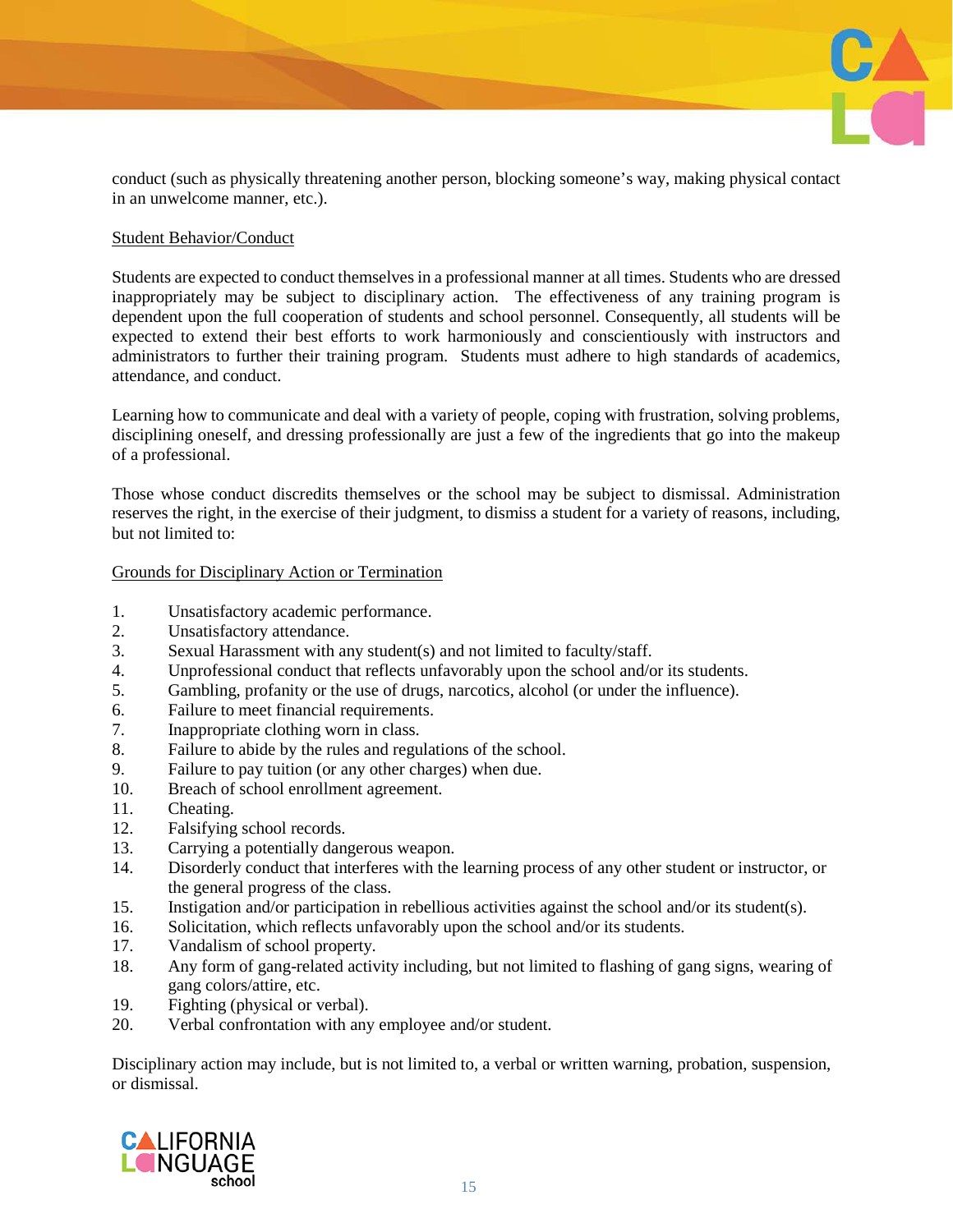

## Dismissal

California Language School reserves the right to dismiss any student whose attendance, conduct, or academic performance does not meet the minimum standards and/or who fails to abide by the rules and regulations. Any student who has been dismissed may appeal the action by following the student appeal procedures outlined in this catalog.

## **PROGRAMS**

#### GENERAL DESCRIPTION

California Language School offers 17 different programs spread over three general levels of English language fluency. There are a total of 13 ESL programs broken down to 11 weeks each within the exception of the ESL Short Intensive. They are:

ESL Beginning 1a ESL Beginning 1b ESL Beginning 2a ESL Beginning 2b ESL Intermediate 1a ESL Intermediate 1b ESL Intermediate 2a ESL Intermediate 2b ESL Advanced 1a ESL Advanced 1b ESL Advanced 2a ESL Advanced 2b ESL Short Intensive

For students in the advanced level, CLS also offers four specialized TOEFL Prep programs of 11 weeks each:

TOEFL I TOEFL II TOEFL III TOEFL IV

To ensure and reinforce proper learning, all students at CLS are administered quizzes and exams.

## GENERAL ESL PROGRAM OBJECTIVES

The curriculum emphasizes all four language skills: listening, speaking, writing, and reading. Students learn how to communicate in English, which in turn will help them understand the many facets of American culture. Additionally, this program provides students the requisite language skills that will allow them to function in advanced academic pursuits and cultural exploration.

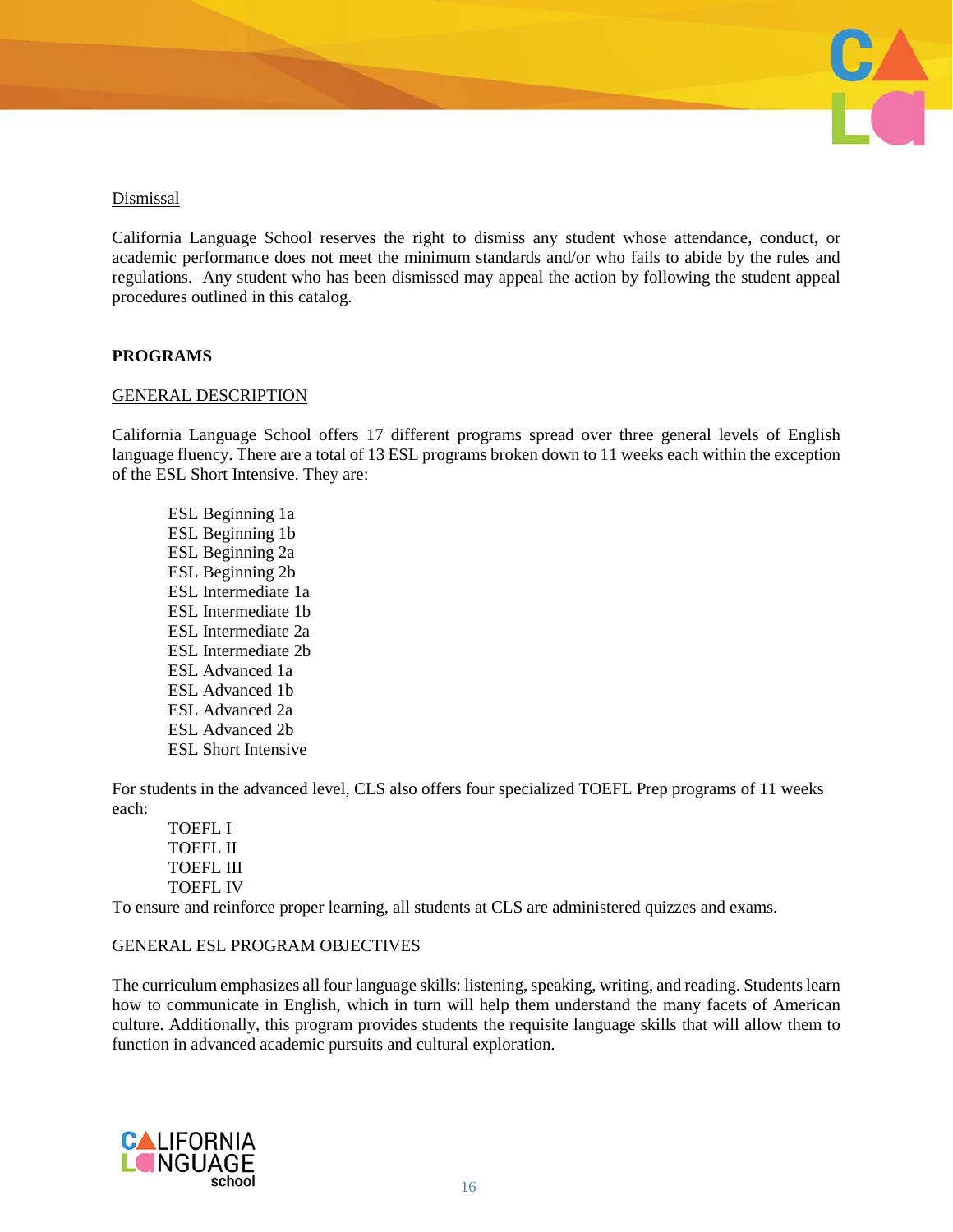## STUDENT-CENTERED LANGUAGE PROGRAM

California Language School offers a unique course schedule which can be adjusted to the different rates of language acquisition among international students studying English. For instance, students coming from Europe or South America typically acquire English at a quicker pace than students from China, Korea and Japan. That is, students whose mother tongue is from the Indo-European language family such as Spanish, French or Persian, may find it easier to comprehend English vocabulary and grammatical structures than students whose mother tongue is from the Ur-Altaic or Mongolian language family.

For this reason students can pace themselves accordingly. One student can advance from one level to another after three months (such as from ESL Beginning 1a to ESL Beginning 1b); another student can advance in six months (such as from ESL Beginning 1a to ESL Beginning 1b, and then to ESL Intermediate 1a, and so). In this way students who excel in their English language acquisition can complete their program in 9 months; students who need more time can complete it in 9-36 months. No student will be allowed to receive instruction past the third year.

## ESL BEGINNING 1a

A Certificate Program 198 Clock Hours Schedule: Monday through Thursday Hours: 8:30 am~12:30 pm or 1:00pm~5:00pm AND Friday: 8:30am~10:40am or 10:40am ~12:40pm

#### Description:

Students are introduced to Basic English grammar by beginning with simple structures, which they will continue to develop in ESL Beginning Ib. In the conversation/listening, students will learn simple conversation models such as greetings, and develop them in sample conversations and role-playing. Listening drills and reading practice are used to help the student develop an ear for English, as well as a familiarity with basic structures of expression. The simple present, present continuous and simple past verb tenses are learned and practiced. They are also introduced to nouns, pronouns, and comparative adjectives. In the conversation/listening the following methods of instruction are used: the repetition of sample conversation, role playing, listening exercises and class readings to practice the grammatical structures learned in the textbook. The goal is to allow students to engage in English conversation naturally and at a manageable pace.

#### ESL BEGINNING 1b

A Certificate Program 198 Clock Hours Schedule: Monday through Thursday Hours: 8:30 am~12:30 pm or 1:00pm~5:00pm AND

Friday: 8:30am~10:40am or 10:40am ~12:40pm

## Description:

Students are introduced to the next beginning level of English study that provides the foundational skills needed so that students develop and understand the higher level of speaking and writing in English. The

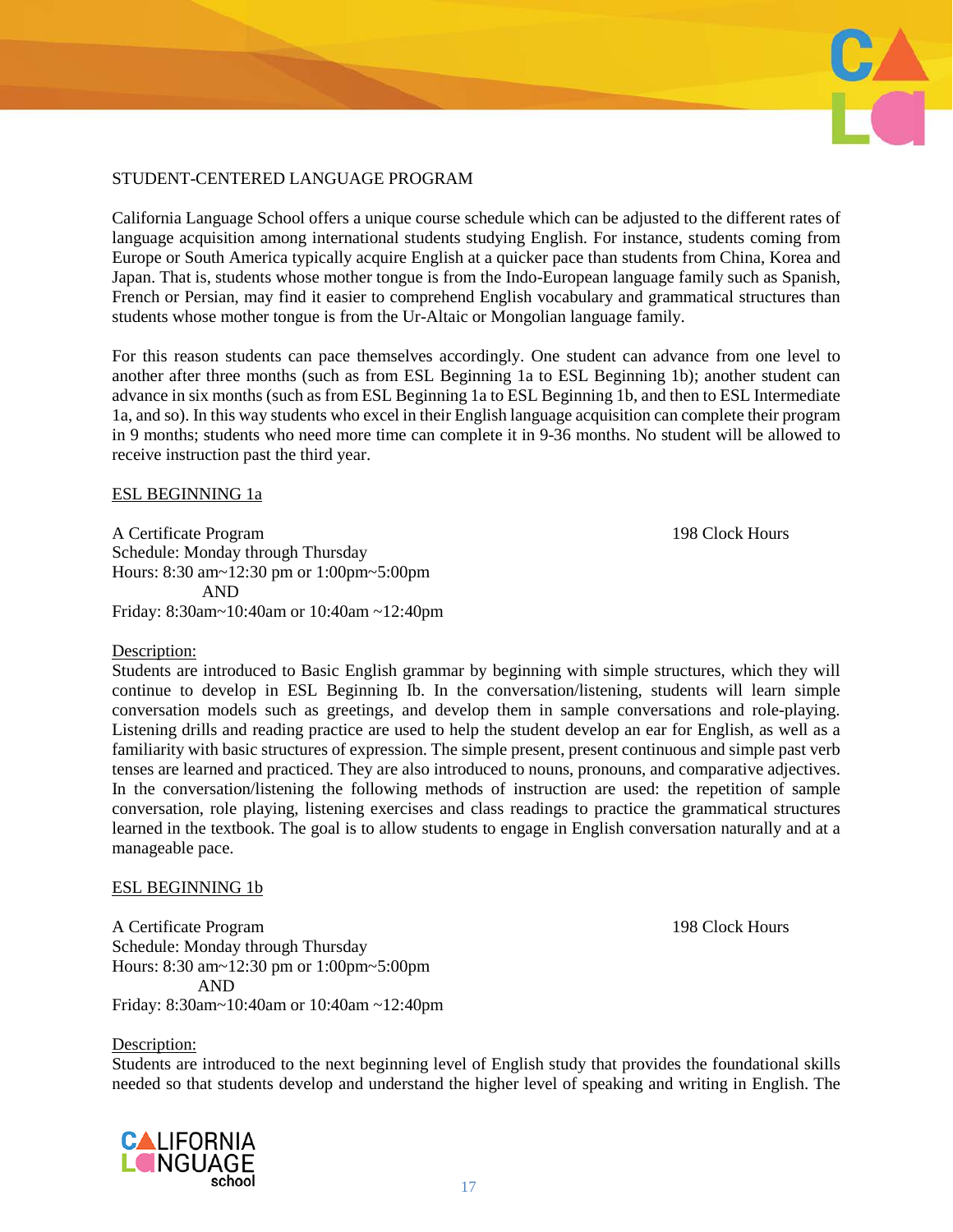present, past and future tenses are continuously explained and practiced extensively through listening, speaking, and writing exercises. Also, helps students develop linguistic understanding through practicing vowel sounds, consonant sounds, stress, intonation, linking words, and rhythm and timing in American English.

#### ESL BEGINNING 2a

A Certificate Program 198 Clock Hours Schedule: Monday through Thursday Hours: 8:30 am~12:30 pm or 1:00pm~5:00pm AND Friday: 8:30am~10:40am or 10:40am ~12:40pm

#### Description:

Students are introduced to more complex grammatical structures such as present continuous, present perfect and future tenses, which they will continue to develop in ESL Beginning IIb. Simple modals, intensifiers, time clauses, infinitives and expressions of quantity are learned and practiced. Short reading assignments are discussed to augment the student's vocabulary and pronunciation. Speaking skills are developed to the point they can communicate basic ideas to other English speakers. Comprehensive listening exercises, role play, asking and answering questions are utilized to develop basic fluency.

#### ESL BEGINNING 2b

A Certificate Program 198 Clock Hours Schedule: Monday through Thursday Hours: 8:30 am~12:30 pm or 1:00pm~5:00pm AND Friday: 8:30am~10:40am or 10:40am ~12:40pm

#### Description:

In this ESL Beginning IIb, students are introduced to participating in daily pronunciation practice centered on word pairs that contrast two sounds in order to better hear and produce the two different sounds. Students also have the opportunity to learn and practice English through lectures, conversations, interactive speaking tasks, games, and other activities. In addition, students are expected to complete homework, quizzes, a midterm and a final.

#### ESL INTERMEDIATE 1a

A Certificate Program 198 Clock Hours Schedule: Monday through Thursday Hours: 8:30 am~12:30 pm or 1:00pm~5:00pm AND Friday: 8:30am~10:40am or 10:40am ~12:40pm

#### Description

Students are introduced to more complicated uses of the past, present and future verb tenses, including the present progressive and past perfect, covering reflexive pronouns, comparatives, gerunds and infinitives,



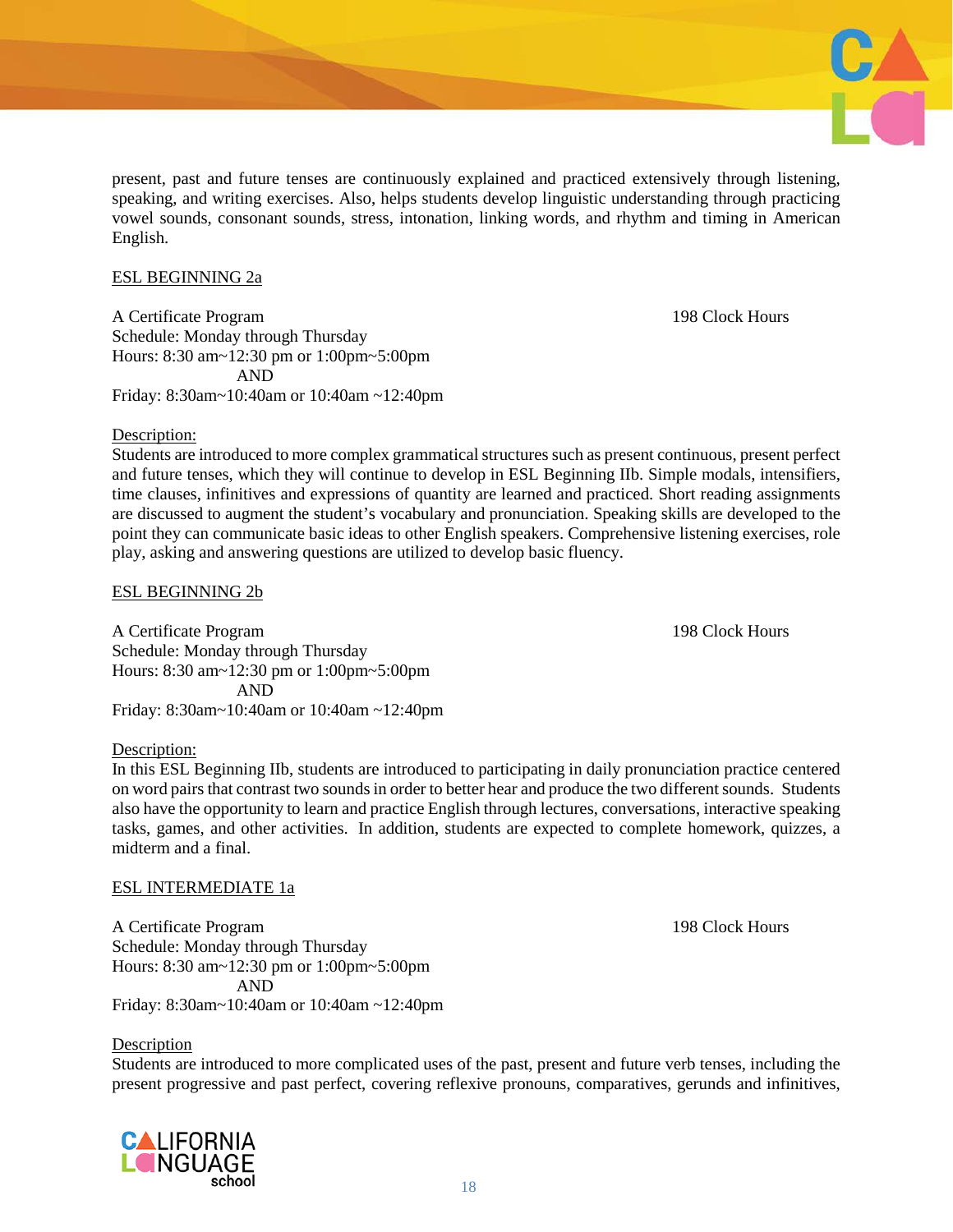

#### ESL INTERMEDIATE 1b

A Certificate Program 2008 Clock Hours 2008 Clock Hours 2008 Clock Hours 2008 Clock Hours Schedule: Monday through Thursday Hours: 8:30 am~12:30 pm or 1:00pm~5:00pm AND Friday: 8:30am~10:40am or 10:40am ~12:40pm

#### Description

This intermediate-level course develops linguistic understanding by introducing the form and function of selected grammar points at the intermediate level. This course starts with a review of grammar fundamentals and then progress to more complex grammar and language points to give students a strong foundation in intermediate-level grammar. Students participate in a variety of activities during this class, including lectures, in-class exercises, weekly homework, and group/pair work. Students are expected to complete homework, quizzes, a midterm, and a final.

#### ESL INTERMEDIATE 2a

A Certificate Program 198 Clock Hours Schedule: Monday through Thursday Hours: 8:30 am~12:30 pm or 1:00pm~5:00pm AND Friday: 8:30am~10:40am or 10:40am ~12:40pm

Description

While students further develop their basic, English grammatical structures, they are also introduced to the passive voice, adjective clauses, comparisons, noun clauses, phrasal verbs, quoted and reported speech, which they will continue to develop in ESL Intermediate IIb. Basic verb tenses are expanded to include the future perfect and future progressive tenses. Situational conversation is complemented by increasingly challenging reading material. The instructor draws illustrations from literature, and explains idioms.

#### ESL INTERMEDIATE 2b

A Certificate Program 198 Clock Hours Schedule: Monday through Thursday Hours: 8:30 am~12:30 pm or 1:00pm~5:00pm AND Friday: 8:30am~10:40am or 10:40am ~12:40pm

**Description** 

This intermediate-level course develops students' linguistic understanding at an intermediate level by focusing on the language functions required for everyday life activities. Regular speaking and listening

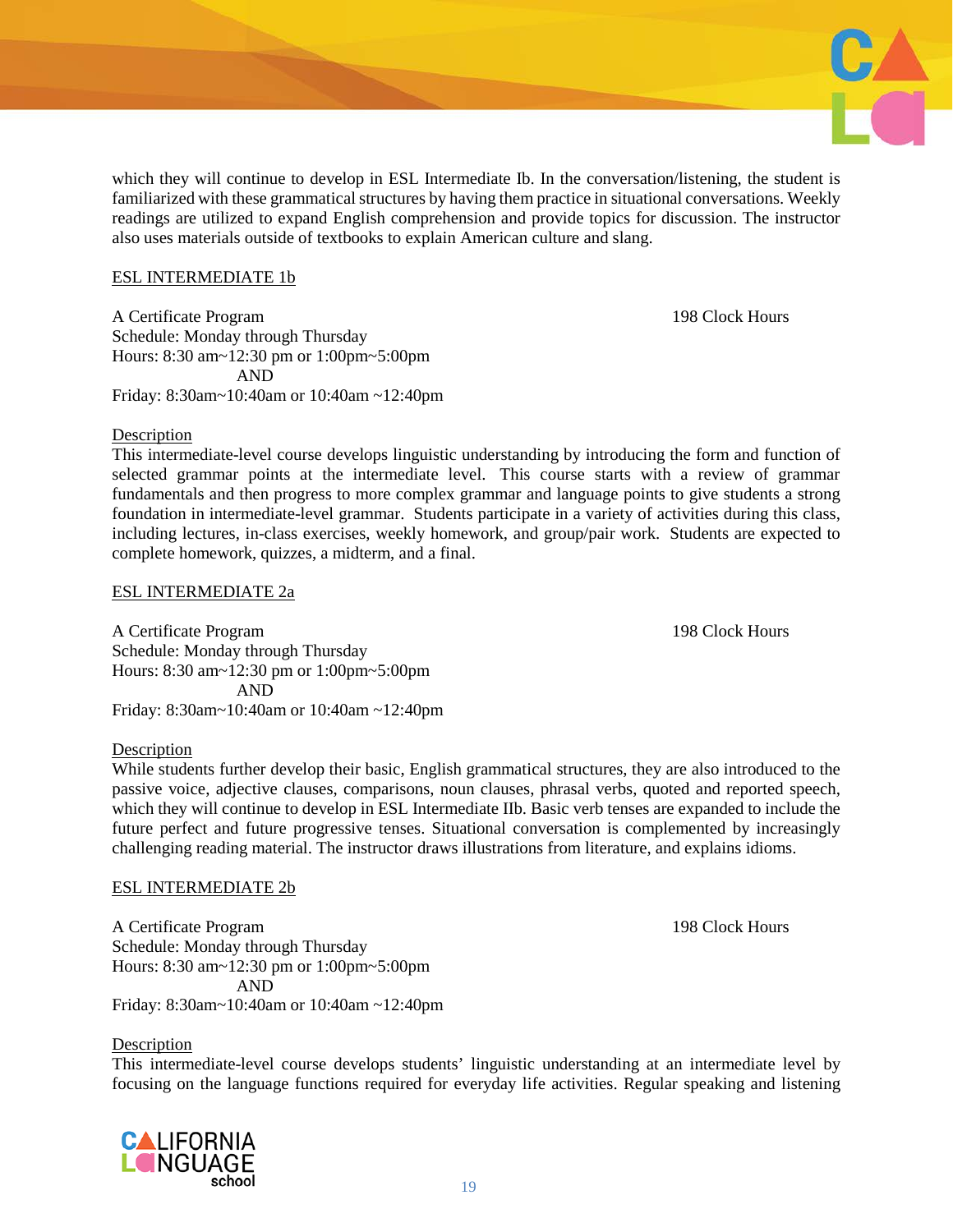practice helps students feel confident in activities such as shopping, ordering in a restaurant, and arranging to meet a friend. The lessons are based on realistic conversations and task-based listening sections. Additionally, students develop reading fluency, accuracy, and comprehension by reading passages from a

#### ESL ADVANCED 1a

A Certificate Program 2008 Clock Hours 2008 Clock Hours 2008 Clock Hours 2008 Clock Hours Schedule: Monday through Thursday Hours: 8:30 am~12:30 pm or 1:00pm~5:00pm AND Friday: 8:30am~10:40am or 10:40am ~12:40pm

variety of sources such as newspapers, magazines, books, and websites.

#### Description:

Students continue to learn more complex grammatical structures so that they may connect and develop ideas clearly and concisely, which they will continue to develop in ESL Advanced Ib. At this level, students are exposed to an intense study of adverb, noun and adjective clauses; they are taught the causative passive, transitional phrases, how to distinguish between definite and indefinite articles, and compositional organization. In the conversation/listening section, students practice these structures in situational conversation as well as work to expand students' ideas through discussion of culture and current events. Readings and discussions are introduced with more frequency, assisting the student in becoming a fluent English speaker. To develop students' ability to express ideas, writing assignments are given.

#### ESL ADVANCED 1b

A Certificate Program 198 Clock Hours Schedule: Monday through Thursday Hours: 8:30 am~12:30 pm or 1:00pm~5:00pm AND Friday: 8:30am~10:40am or 10:40am ~12:40pm

#### Description:

This advanced-level course is designed for the academic preparation of advanced students. In this course, students learn about various parts of speech and their uses in informal conversation, as well as in formal writing. Students show understanding and mastery of materials by completing speaking, listening and writing exercises from the textbook and by completing occasional writing samples. This academic preparation course is designed for advanced level students. In this course, students learn strategies for listening, note-taking, and discussing topics in academic settings. Students listen to authentic lectures and learn how to organize and synthesize information efficiently. Students also learn strategies for improving discussion skills and improving listening comprehension.

#### ESL ADVANCED 2a

A Certificate Program 198 Clock Hours Schedule: Monday through Thursday Hours: 8:30 am~12:30 pm or 1:00pm~5:00pm AND Friday: 8:30am~10:40am or 10:40am ~12:40pm

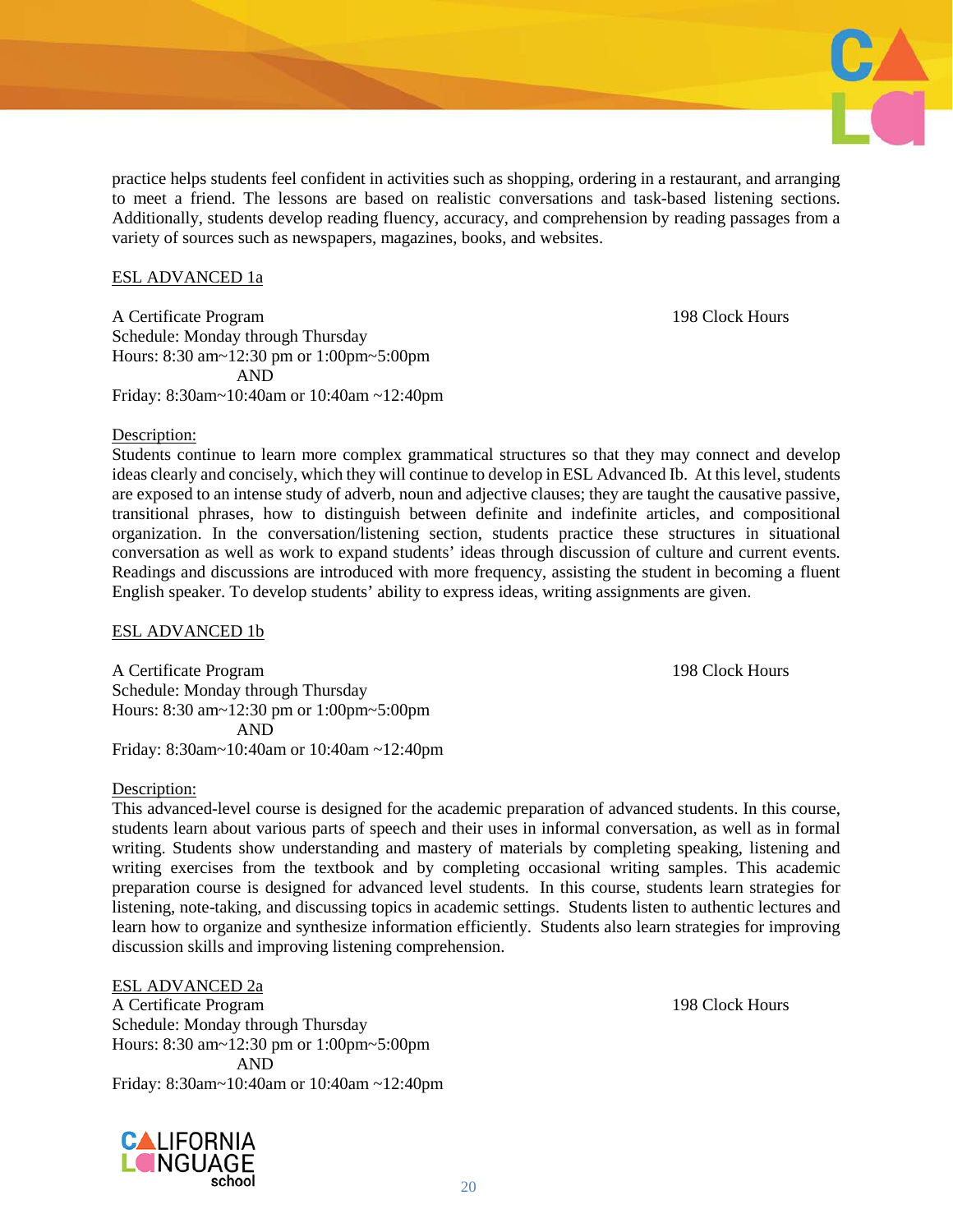

#### Description:

Students in this ESL Advanced II level focus more on reading/writing, which they will continue to develop in ESL Advanced 2b. They concentrate more on applying grammar than on prescriptive understanding of grammar, and this is complemented with an intensive study of vocabulary. To this end, students write sentences as daily homework and correct other students' sentences. Assistance is provided to students in their pursuit of cultural experiences here in America by exposing them to a variety of media, such as television, cinema, and news articles. In the reading/writing section, students are trained to read and write at the high school level. In the conversation/listening, students engage in free style discussion, wherein the teacher chooses a challenging topic to enhance the student's communication skills.

## ESL ADVANCED 2b

A Certificate Program 198 Clock Hours Schedule: Monday through Thursday Hours: 8:30 am~12:30 pm or 1:00pm~5:00pm AND Friday: 8:30am~10:40am or 10:40am ~12:40pm

## Description:

This advanced 2b level course helps to master students' understanding of American English expressed in popular culture by engaging in reading, viewing, and listening to cultural readings, current events. Materials used in this course reflect important historical moments in American culture and life. Students learn more idioms and colloquial expressions, American humor, and nonverbal behavior while expanding their vocabulary and understanding of American culture. Ultimately students will be able to participate in conversations more naturally and have a better understanding of formal/informal American English.

## ESL SHORT INTENSIVE

A Certificate Program 22 Clock Hours 22 Clock Hours 22 Clock Hours Schedule: Monday through Thursday Hours: 8:30 am~12:30 pm or 1:00pm~5:00pm AND Friday: 8:30am~10:40am or 10:40am ~12:40pm

## Description:

This 3~4 week program is offered to students in any levels (Beginning to TOEFL). Students will participate at an appropriate level for expanding his/her vocabulary, grammar knowledge, listening, speaking skills, and reading and writing skills. Also, at the end of the program, student progress will be given upon completion of the program.

# TOEFL*i*BT Preparation Program Objectives:

The TOEFL iBT evaluates the four core language skills: speaking, listening, reading, and writing. Testing speaking skills is a new feature of the TOEFL iBT known as the Test of English as a Foreign Language offered via the internet. The test-taking strategies for the TOEFL iBT are taught. Students are individually tested on different sections of the TOEFL iBT using the integrated internet skills test format. They also learn techniques to build vocabulary and review key grammar points. TOEFL is recognized throughout the

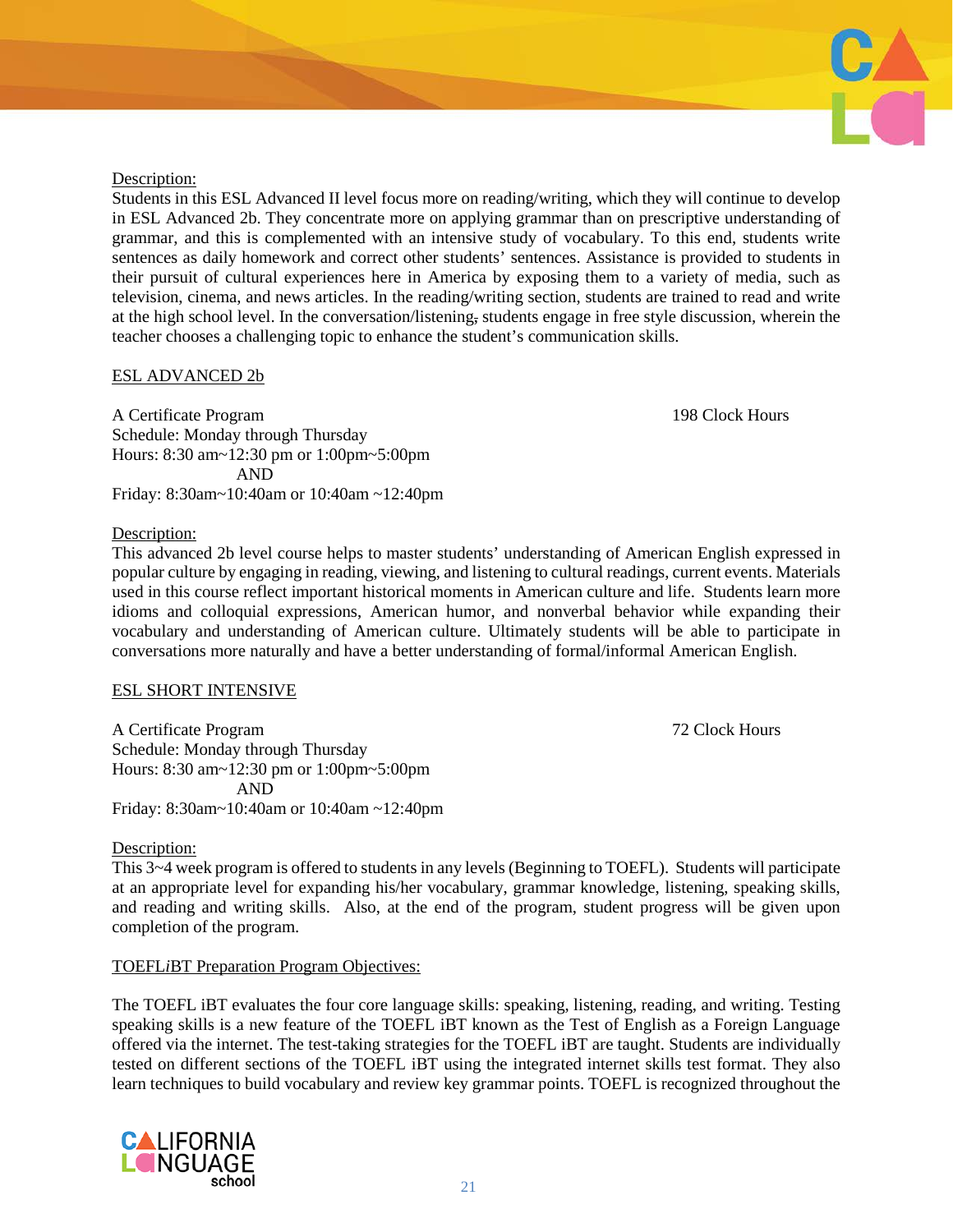

world by universities and businesses and measures students' English proficiency. A high TOEFL score is required by most US colleges and universities for admission of international students.

TOEFL I – IV courses are highly individualized to accommodate the specific needs of each student. Each computer workstation allows the students to develop their TOEFL test taking skills at a pace appropriate for them.

## TOEFL I

A Certificate Program 198 Clock Hours Schedule: Monday through Thursday Hours: 8:30 am~12:30 pm or 1:00pm~5:00pm AND Friday: 8:30am~10:40am or 10:40am ~12:40pm

#### Description:

In the iBT TOEFL I preparation course, students will review high intermediate to advanced speaking, listening, reading, and writing skills. The students begin by taking a diagnostic exam to discover their weak areas. Then they receive a complete overview of test taking strategies for the iBT TOEFL test, including vocabulary development, strategies for reading comprehension, identification of listening topics, speech cohesion and pronunciation, and fundamentals of essay writing. Students utilize mini-tests and complete computer tests to prepare for the test environment. The iBT class accommodates all four levels of TOEFL instruction simultaneously. From the start of the year, each quarter is a progression in helping students improve their skills and thereby their scores. In TOEFL I, instruction is focused on the most basic test taking skills. Supplementary instructional materials are introduced to inculcate the basic skills practiced in the textbook.

## TOEFL II

A Certificate Program 2008 Clock Hours 2008 Clock Hours 2008 Clock Hours 2008 Clock Hours Schedule: Monday through Thursday Hours: 8:30 am~12:30 pm or 1:00pm~5:00pm AND Friday: 8:30am~10:40am or 10:40am ~12:40pm

# Description:

In the iBT TOEFL II preparation course, students will continue to develop their advanced speaking, listening, reading, and writing skills. The students begin by taking a diagnostic exam to discover their weak areas. Then they continue to improve their test taking strategies for the iBT TOEFL test with personalized study and practice. Students utilize mini-tests and complete computer tests to prepare for the test environment. The iBT class accommodates all four levels of TOEFL instruction simultaneously. From the start of the year, each quarter is a progression in helping students to improve their skills and thereby their scores. In TOEFL II instruction is focused on improving the students' test taking skills. Supplementary instructional materials are introduced to inculcate the skills practiced in the textbook.

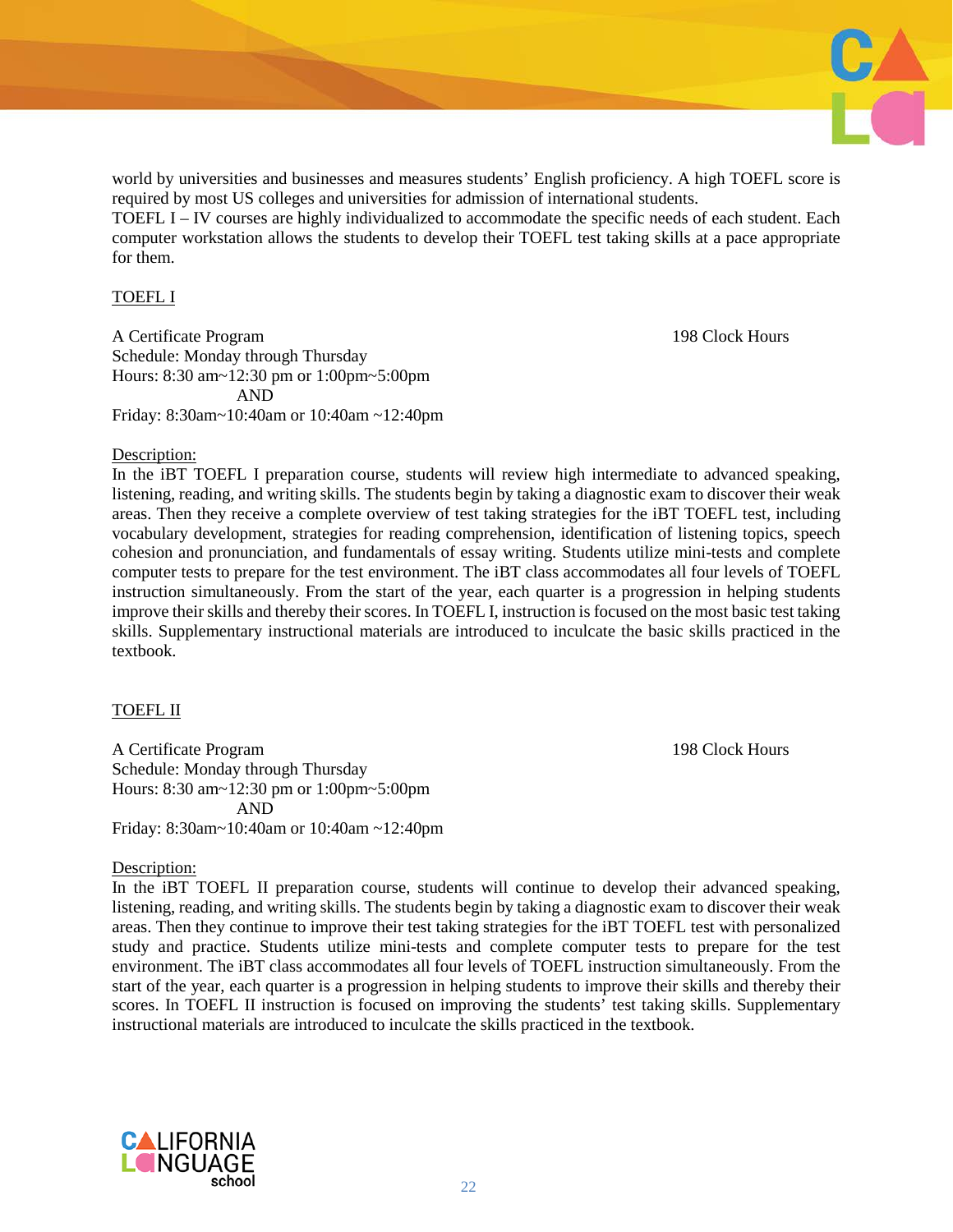# TOEFL III

A Certificate Program 2008 Clock Hours 2008 Clock Hours 2008 Clock Hours 2008 Clock Hours Schedule: Monday through Thursday Hours: 8:30 am~12:30 pm or 1:00pm~5:00pm AND Friday: 8:30am~10:40am or 10:40am ~12:40pm

Description:

In the iBT TOEFL III preparation course, students begin to master their advanced speaking, listening, reading, and writing skills. Once again, the students begin by taking a diagnostic exam to identify their weak areas. Then they continue to sharpen their test taking strategies for the iBT TOEFL test with more challenging material. Students work on integrated skills at their own level of proficiency during the first part of the class. The TOEFL preparation incorporates the latest materials to prepare students and improve their scores on the TOEFL iBT exam.

#### TOEFL IV

A Certificate Program 198 Clock Hours Schedule: Monday through Friday Hours: 8:30 am~12:30 pm

#### Description:

In the iBT TOEFL IV preparation course, students perfect their advanced speaking, listening, reading, and writing skills. Once again, the students begin by taking a weekly diagnostic exam to discover any weak areas. Then they continue to master their test taking strategies for the iBT TOEFL test with very challenging English material. Finally, TOEFL IV level students are highly encouraged to take the actual TOEFL iBT exams so that they will have a better understanding of their future educational directions.

#### **TUITION AND FEES**

Tuition and other fees are payable in advance unless another arrangement has been made prior to commencing classes. (Tuition must be paid in full or a payment plan agreed to at the time of course completion for students to be classified as graduates and be eligible to receive a Certificate.)

| Program             | <b>Registration Fee</b><br>Non-refundable | <b>Student Tuition</b><br><b>Recovery Fund</b><br>$(STRF)^*$<br>Non-refundable | Tuition    | Total<br>$Cost**$ |
|---------------------|-------------------------------------------|--------------------------------------------------------------------------------|------------|-------------------|
| ESL Beginning 1a    | \$147.50                                  | \$2.50                                                                         | \$1,200.00 | \$1,350.00        |
| ESL Beginning 1b    | \$147.50                                  | \$2.50                                                                         | \$1,200.00 | \$1,350.00        |
| ESL Beginning 2a    | \$147.50                                  | \$2.50                                                                         | \$1,200.00 | \$1,350.00        |
| ESL Beginning 2b    | \$147.50                                  | \$2.50                                                                         | \$1,200.00 | \$1,350.00        |
| ESL Intermediate 1a | \$147.50                                  | \$2.50                                                                         | \$1,200.00 | \$1,350.00        |
| ESL Intermediate 1b | \$147.50                                  | \$2.50                                                                         | \$1,200.00 | \$1,350.00        |
| ESL Intermediate 2a | \$147.50                                  | \$2.50                                                                         | \$1,200.00 | \$1,350.00        |
| ESL Intermediate 2b | \$147.50                                  | \$2.50                                                                         | \$1,200.00 | \$1,350.00        |



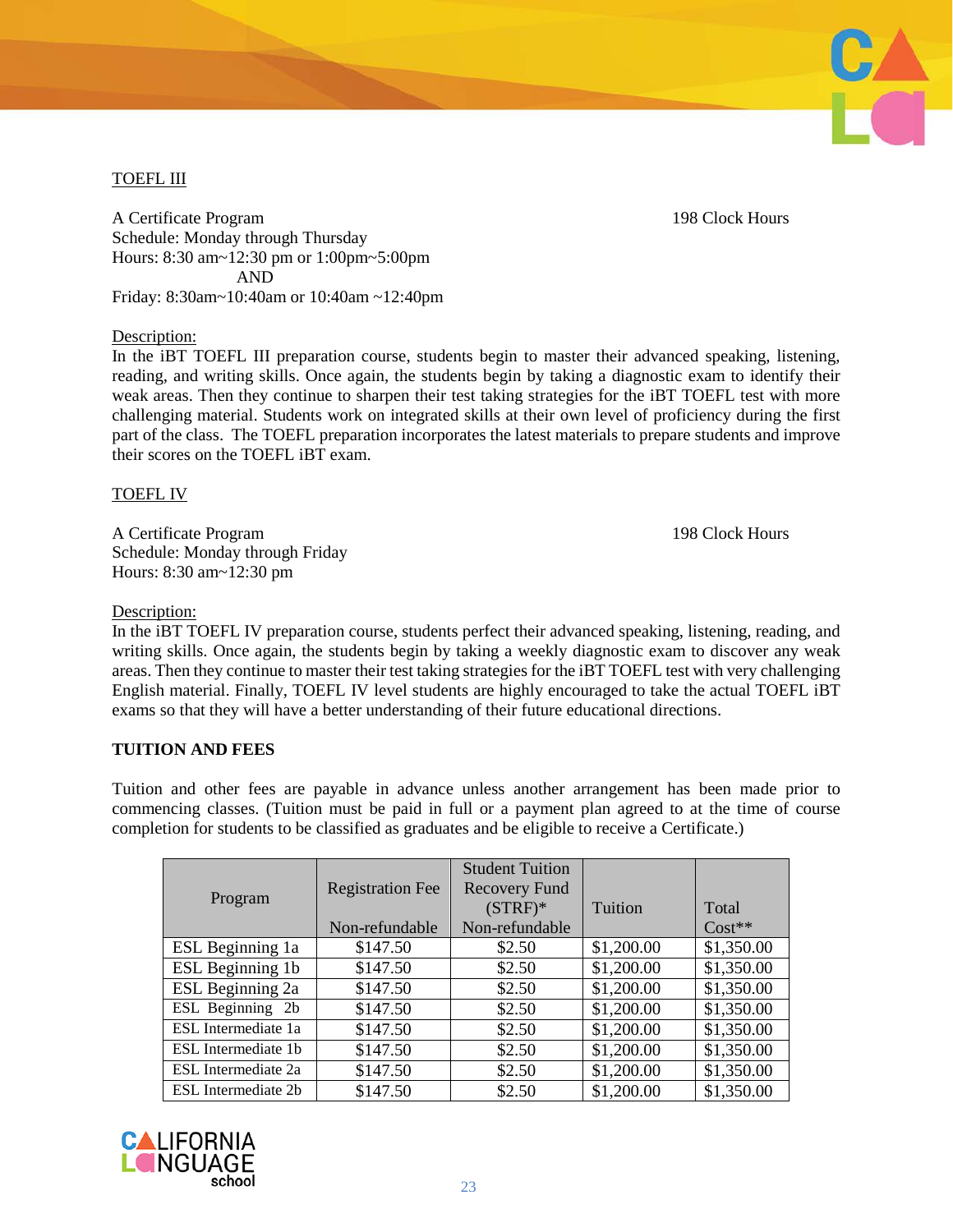|                            |                         | <b>Student Tuition</b> |              |            |
|----------------------------|-------------------------|------------------------|--------------|------------|
|                            | <b>Registration Fee</b> | Recovery Fund          |              |            |
| Program                    |                         | $(STRF)^*$             | Tuition      | Total      |
|                            | Non-refundable          | Non-refundable         |              | $Cost**$   |
| ESL Advanced 1a            | \$147.50                | \$2.50                 | \$1,200.00   | \$1,350.00 |
| <b>ESL</b> Advanced 1b     | \$147.50                | \$2.50                 | \$1,200.00   | \$1,350.00 |
| ESL Advanced 2a            | \$147.50                | \$2.50                 | \$1,200.00   | \$1,350.00 |
| <b>ESL Advanced 2b</b>     | \$147.50                | \$2.50                 | \$1,200.00   | \$1,350.00 |
| <b>ESL Short Intensive</b> | \$147.50                | \$2.50                 | 500.00<br>\$ | 650.00     |
| <b>TOEFL I</b>             | \$147.50                | \$2.50                 | \$1,200.00   | \$1,350.00 |
| <b>TOEFL II</b>            | \$147.50                | \$2.50                 | \$1,200.00   | \$1,350.00 |
| <b>TOEFL III</b>           | \$147.50                | \$2.50                 | \$1,200.00   | \$1,350.00 |
| <b>TOEFLIV</b>             | \$147.50                | \$2.50                 | \$1,200.00   | \$1,350.00 |

\*STRF = \$2.50 per \$1,000 of institutional charges, rounded up to the nearest \$1,000 for institutional charges

\*\*Estimated charges for the period of attendance and the entire program.

Additional Fees as Applicable SEVP I-901 - \$350 (For Invitations and Change of Status only) I-20 Process fee - \$450 (Non-refundable) Transcripts - \$30.00 each Return Check Fee - \$50.00 Parking Fee - \$40 per month; \$90 for 3 months Air Carrier Fee - \$150 (Non-refundable) Private Tutoring - \$60/hr.

# **REFUND POLICY**

## **STUDENT'S RIGHT TO CANCEL**

1. You have the right to cancel your agreement for a program of instruction, without any penalty or obligations, through attendance at the first class session or the seventh calendar day after enrollment, whichever is later. After the end of the cancellation period, you also have the right to stop school at any time; and you have the right to receive a pro rata refund if you have completed 60 percent or less of the scheduled days in the current payment period in your program through the last day of attendance. Cancellation of this agreement can occur up to:

**Date Date** 

- 2. Cancellation may occur when the student provides a written notice of cancellation at the following address: California Language School, 639 S. New Hampshire Avenue, #301, Los Angeles, CA 90005. This can be done by mail or by hand delivery.
- 3. The written notice of cancellation, if sent by mail, is effective when deposited in the mail properly addressed with proper postage.
- 4. The written notice of cancellation need not take any particular form and, however expressed, it is effective if it shows that the student no longer wishes to be bound by the Enrollment Agreement.
- 5. If the program is canceled the school will refund the student any money he/she paid.
- 6. If the applicant is rejected for enrollment or a now show the school will refund the student any money

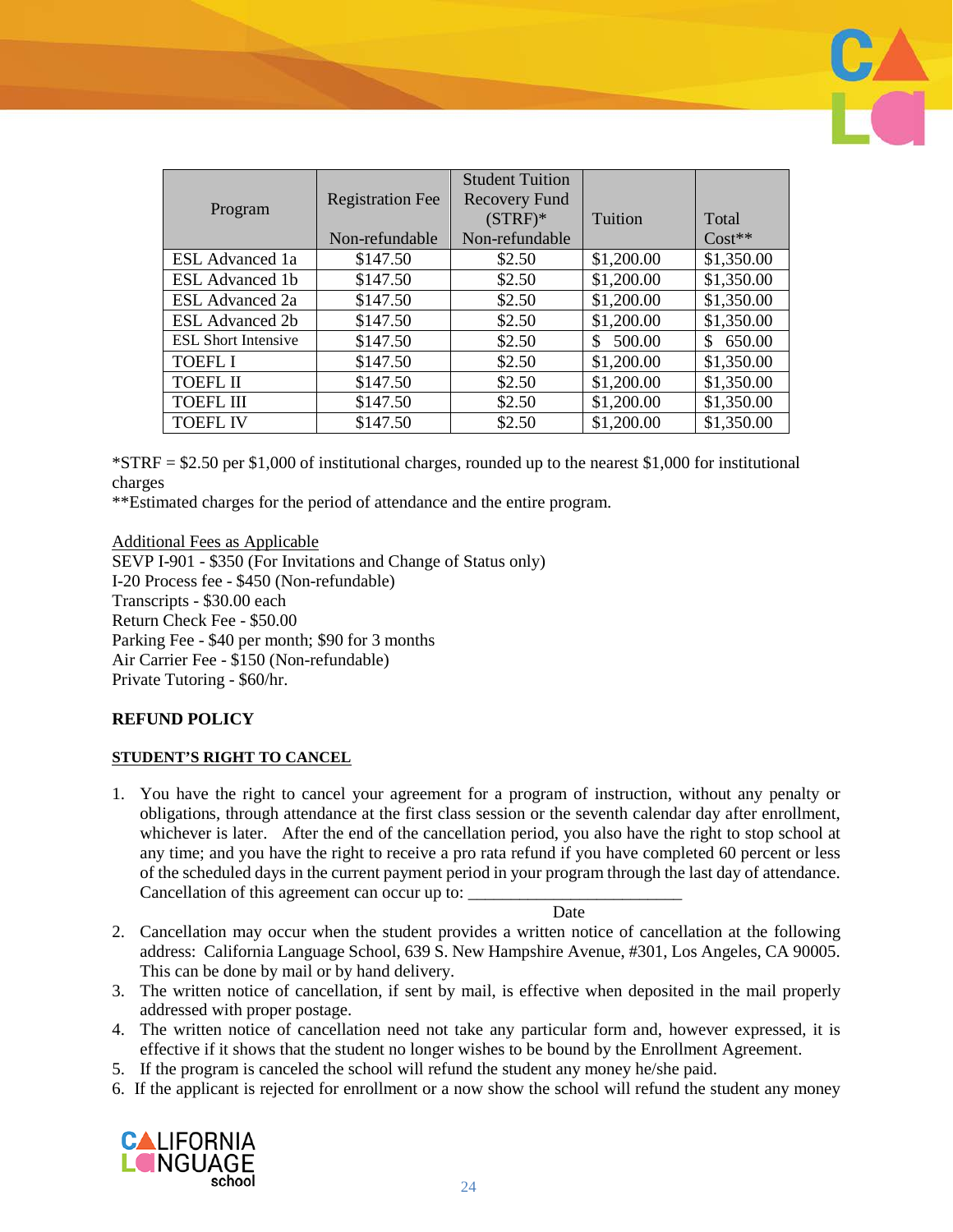

he/she paid, less a registration fee not to exceed \$149.50 within forty-five (45) days of cancellation or the first day of class, whichever is earlier.

## **WITHDRAWAL FROM THE PROGRAM**

You may withdraw from the school at any time after the cancellation period (described above) and receive a pro rata refund if you have completed 60 percent or less of the scheduled days in the current payment period in your program through the last day of attendance. The refund will be less than a registration fee not to exceed \$150.00. If the student has completed more than 60% of the period of attendance for which the student was charged, the tuition is considered earned and the student will receive no refund.

For the purpose of determining a refund under this section, a student shall be deemed to have withdrawn from a program of instruction when any of the following occurs:

- The student notifies the institution of the student's withdrawal or as of the date of the student's withdrawal, whichever is later.
- The institution terminates the student's enrollment for failure to maintain satisfactory progress; failure to abide by the rules and regulations of the institution; absences in excess of maximum set forth by the institution; and/or failure to meet financial obligations to the School.
- The student has failed to attend class for 10 consecutive days.
- The student fails to return from a leave of absence, medical leave or vacation.

For an enrolled student, the refund due will be calculated using the last date of attendance (LDA) and be paid within forty-five (45) calendar days from the documented date of determination (DOD). The date of determination is: (a) the date the student gives notice of withdrawal to the institution; (b) the date the institution administratively withdraws the student, or (c) the date the institution terminates the student due to the student's failure to adhere to the institution's attendance, conduct, or student progress policy. If a student provides advanced notice of withdrawal such that the 45-day window ends before the last date of attendance, the refund must be paid within forty-five (45) calendar days from the last date of attendance (LDA). The amount owed equals the daily charge for the program (total institutional charge, minus nonrefundable fees, divided by the number of days in the program), multiplied by the number of days scheduled to attend, prior to withdrawal. If the student has completed more than 60% of the period of attendance for which the student was charged, the tuition is considered earned and the student will receive no refund.

If any portion of the tuition was paid from the proceeds of a loan or third party, the refund shall be sent to the lender, third party or, if appropriate, to the state or federal agency that guaranteed or reinsured the loan. Any amount of the refund in excess of the unpaid balance of the loan shall be first used to repay any student financial aid programs from which the student received benefits, in proportion to the amount of the benefits received, and any remaining amount shall be paid to the student.

## **STUDENT TUITION RECOVERY FUND**

The State of California established the Student Tuition Recovery Fund (STRF) to relieve or mitigate economic loss suffered by a student in an educational program at a qualifying institution, who is or was a California resident while enrolled, or was enrolled in a residency program, if the student enrolled in the institution, prepaid tuition, and suffered an economic loss. Unless relieved of the obligation to do so, you must you must pay the state-imposed assessment for the STRF, or it must be paid on your behalf, if you are

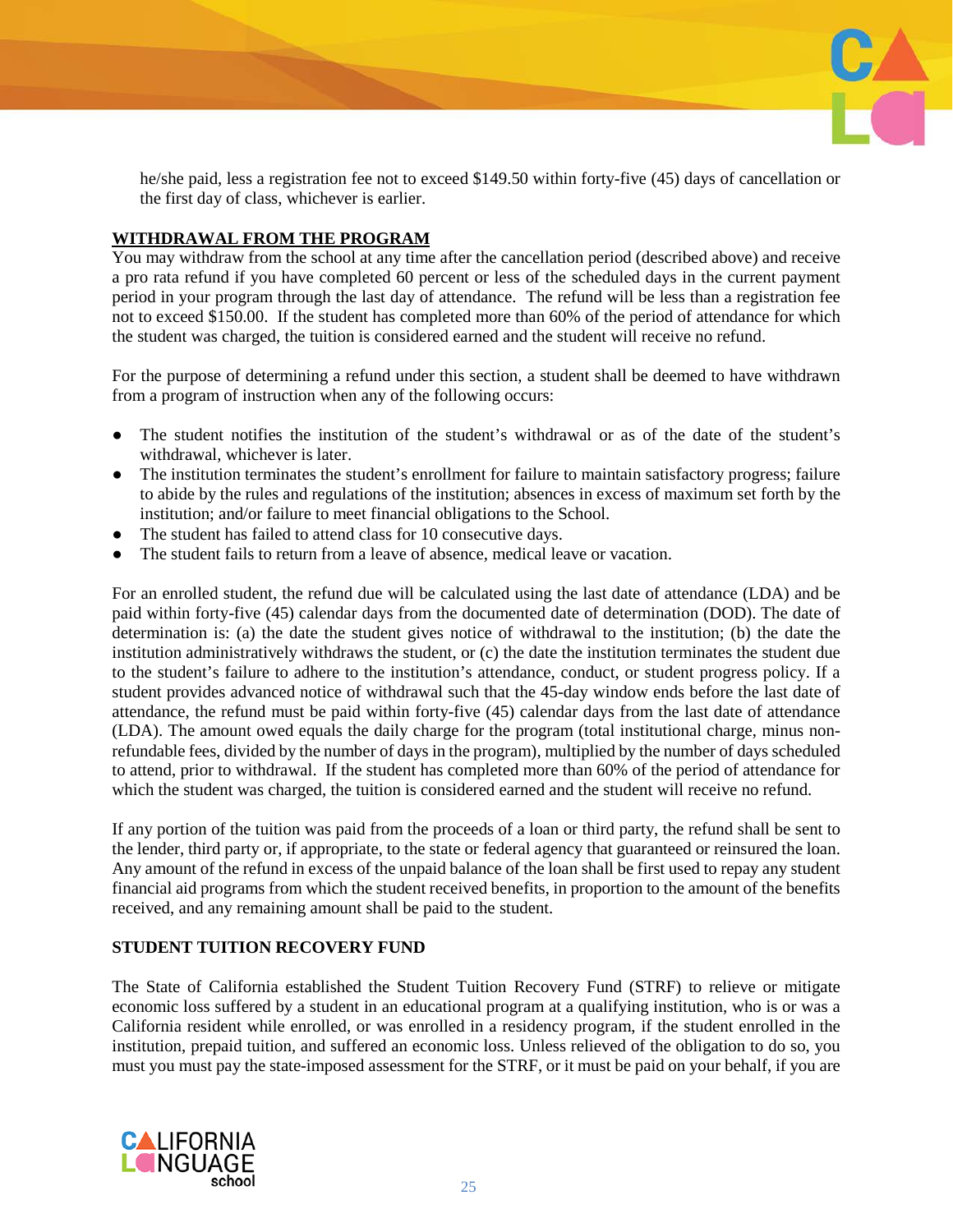

a student in an educational program, who is a California resident, or are enrolled in a residency program, and prepay all or part of your tuition.

It is important that you keep copies of your enrollment agreement, financial aid documents, receipts, or any other information that documents the amount paid to the school. Questions regarding the STRF may be directed to the Bureau for Private Postsecondary Education, 1747 North Market Blvd., Suite 225, Sacramento, CA 95834, (916) 431-6959 or (888) 370-7589.

To be eligible for STRF, you must be a California resident or enrolled in a residency program, prepaid tuition, paid or deemed to have paid the STRF assessment, and suffered an economic loss as a result of any of the following:

- 1. The institution, a location of the institution, or an educational program offered by the institution was closed or discontinued, and you did not choose to participate in a teach-out plan approved by the Bureau or did not complete a chosen teach-out plan approved by the Bureau.
- 2. You were enrolled at an institution or a location of the institution within the 120 day period before the closure of the institution or location of the institution, or were enrolled in an educational program within the 120 day period before the program was discontinued.
- 3. You were enrolled at an institution or a location of the institution more than 120 days before the closure of the institution or location of the institution, in an educational program offered by the institution as to which the Bureau determined there was a significant decline in the quality or value of the program more than 120 days before closure.
- 4. The institution has been ordered to pay a refund by the Bureau but has failed to do so.
- 5. The institution has failed to pay or reimburse loan proceeds under a federal student loan program as required by law, or has failed to pay or reimburse proceeds received by the institution in excess of tuition and other costs.
- 6. You have been awarded restitution, a refund, or other monetary award by an arbitrator or court, based on a violation of this chapter by an institution or representative of an institution, but have been unable to collect the award from the institution.
- 7. You sought legal counsel that resulted in the cancellation of one or more of your student loans and have an invoice for services rendered and evidence of the cancellation of the student loan or loans.

To qualify for STRF reimbursement, the application must be received within four (4) years from the date of the action or event that made the student eligible for recovery from STRF.

A student whose loan is revived by a loan holder or debt collector after a period of non collection may, at any time, file a written application for recovery from STRF for the debt that would have otherwise been eligible for recovery. If it has been more than four (4) years since the action or event that made the student eligible, the student must have filed a written application for recovery within the original four (4) year period, unless the period has been extended by another act of law.

However, no claim can be paid to any student without a social security number or a taxpayer identification number.